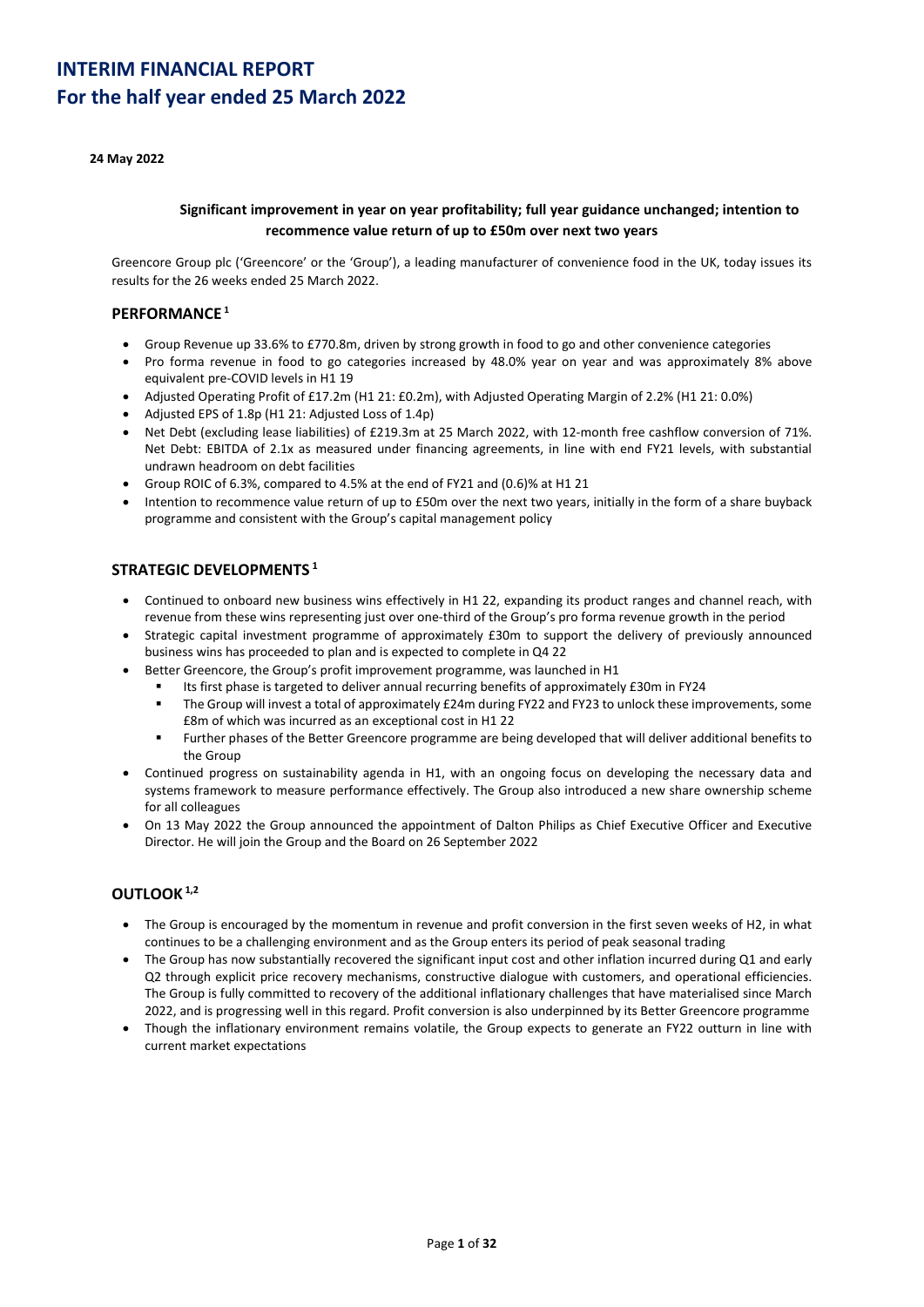## **SUMMARY FINANCIAL PERFORMANCE <sup>1</sup>**

|                                              | H <sub>1</sub> 22 | H <sub>1</sub> 21 | Change    |
|----------------------------------------------|-------------------|-------------------|-----------|
|                                              | £m                | £m                |           |
| Group Revenue                                | 770.8             | 577.1             | +33.6%    |
| Pro Forma Revenue Growth                     |                   |                   | $+34.9%$  |
| <b>Adjusted EBITDA</b>                       | 43.8              | 26.5              | $+65.3%$  |
| <b>Group Operating Profit</b>                | 7.2               | 3.9               | +84.6%    |
| <b>Adjusted Operating Profit</b>             | 17.2              | 0.2               | $+£17.0m$ |
| <b>Adjusted Operating Margin</b>             | 2.2%              | 0.0%              | $+220bps$ |
| Group Profit/(Loss) Before Tax               | 1.0               | (1.8)             |           |
| Adjusted Profit/(Loss) Before Tax            | 11.7              | (7.9)             |           |
| Basic EPS (pence)                            | 0.2               | 0.0               |           |
| Group Exceptional Items (after tax)          | (6.5)             | 9.9               |           |
| Adjusted EPS (pence)                         | 1.8               | (1.4)             | $+3.2p$   |
| Interim dividend per share (pence)           |                   |                   |           |
| Free Cash Flow                               | (17.8)            | (23.6)            | £5.8m     |
| Net Debt                                     | 272.3             | 332.1             | £59.8m    |
| Net Debt (excluding lease liabilities)       | 219.3             | 271.3             | £52.0m    |
| Net Debt: EBITDA as per financing agreements | 2.1x              | 7.2x              |           |
| Return on Invested Capital ("ROIC")          | 6.3%              | $(0.6)$ %         |           |

### **Commenting on the results, Gary Kennedy, Executive Chair, said:**

*"We are very pleased to have delivered H1 revenues that are back above pre-Covid levels, which is a great achievement against a backdrop of mobility restrictions, supply challenges and emerging inflation. There has been encouraging momentum in revenue and profit conversion in the first seven weeks of H2, and we are confident in our ability to navigate our way through the current well-publicised macro challenges as we enter our peak seasonal trading period. Our strong market positions, close customer relationships and intense focus on efficiencies mean that we look to the future with optimism, and we expect to deliver a full year out-turn in line with market expectations."*

**\_\_\_\_\_\_\_\_\_\_\_\_\_\_\_\_\_\_\_\_\_\_\_\_\_\_\_\_\_\_\_\_\_\_\_\_\_\_\_\_\_\_\_\_\_\_\_\_\_\_\_\_\_\_\_\_\_\_\_\_\_\_\_\_\_\_\_\_\_\_\_\_\_\_\_\_\_\_\_\_\_\_\_\_\_\_\_\_\_\_\_\_\_\_\_\_\_\_\_\_**

<sup>1</sup> The Group uses Alternative Performance Measures ('APMs') which are non-IFRS measures to monitor the performance of its operations and of the Group as a whole. These APMs along with their definitions are provided in the Appendix to the Interim Financial Report.

<sup>2</sup> Consensus FY22 market expectations of mean Adjusted Operating Profit of £77.7m, mean Adjusted EPS of 9.5p, and mean Net Debt (excluding lease liabilities) of £204.2m, as compiled by Greencore from available analyst estimates on 18 May 2022 and as reported in the Investor Relations section of the Group website.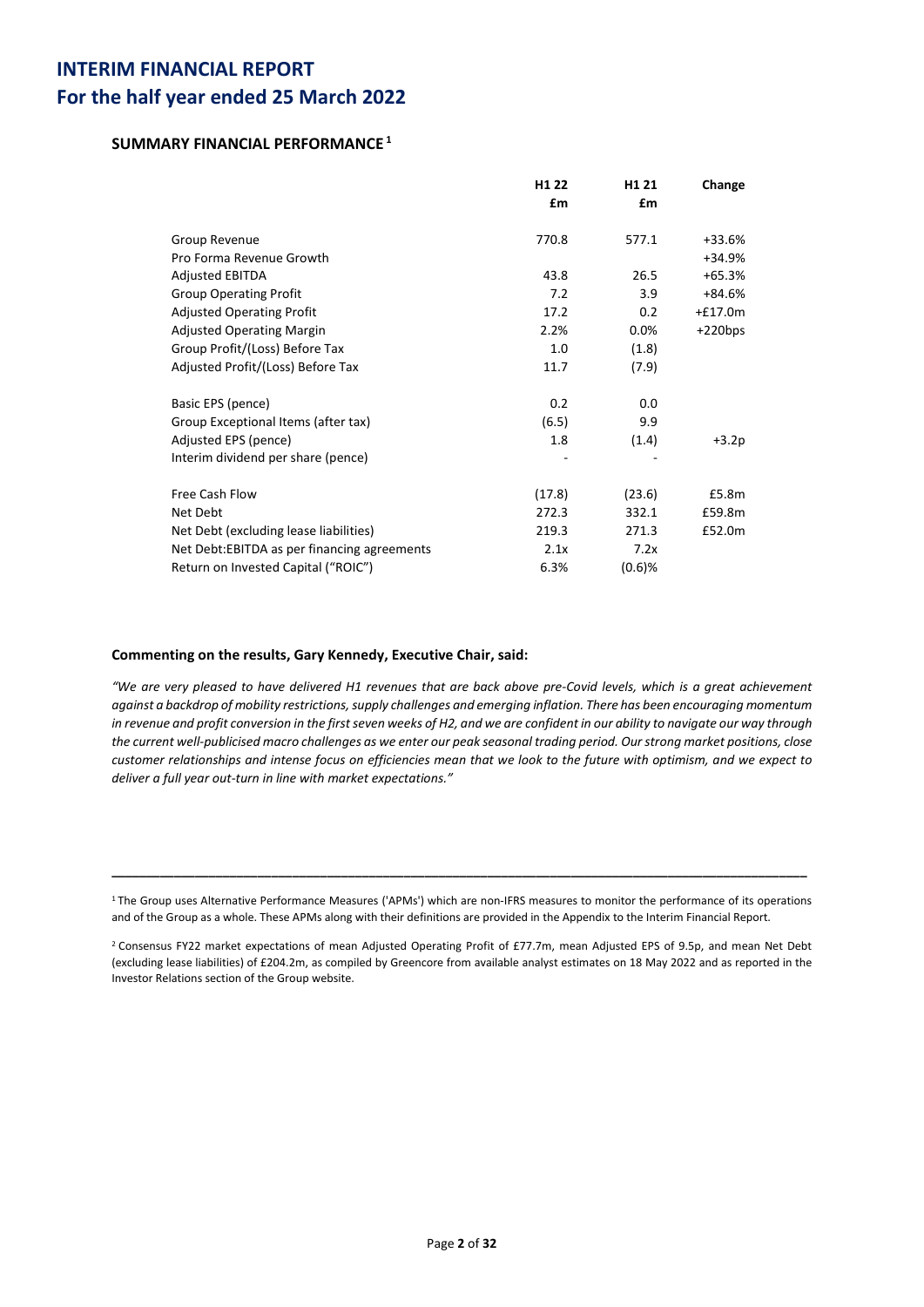### **Forward‐looking statements**

Certain statements made in this document are, or may be deemed to be, forward-looking. These represent expectations for the Group's business, and involve known and unknown risks and uncertainties, many of which are beyond the Group's control. The Group has based these forward-looking statements on current expectations and projections about future events based on information currently available to the Group. The forward-looking statements contained in this document include statements relating to the financial condition, results of operations, business, viability and future performance of the Group and certain of the Group's plans and objectives. These forward-looking statements include all statements that do not relate only to historical or current facts and may generally, but not always, be identified by the use of words such as 'will', 'aims', achieves', 'anticipates', 'continue', 'could', 'develop', 'should', 'expects', 'is expected to', 'may', maintain', 'grow', 'estimates', 'ensure', 'believes', 'intends', 'projects', 'sustain', 'targets', or the negative thereof, or similar future or conditional expressions, but their absence does not mean that a statement is not forward-looking.

By their nature, forward-looking statements are prospective and involve risk and uncertainty because they relate to events and depend on circumstances that may or may not occur in the future and reflect the Group's current expectations and assumptions as to such future events and circumstances that may not prove accurate. A number of material factors could cause actual results and developments to differ materially from those expressed or implied by forward-looking statements. Investors should read 'Principal Risks and Uncertainties' as set out in the Appendix to the Interim Financial Report and also the discussion of risk in the Group's Annual Report and Financial Statements for the year ended 24 September 2021 issued on 30 November 2021. There may be risks and uncertainties that the Group is unable to predict at this time or that the Group currently does not expect to have a material adverse effect on its business. None of the Company or any of its associates or Directors, officers or advisers provides any representation, assurance or guarantee that the occurrence of the events expressed or implied in any forward-looking statements in this document will actually occur. You should not place undue reliance on any forward-looking statements. These forward-looking statements are made as of the date of this announcement. The Group expressly disclaims any obligation to publicly update or review these forward-looking statements, whether as a result of new information, future events or otherwise, other than as required by law.

### **Conference Call**

A webcast presentation of the results for analysts and institutional investors will take place at 8.00am on 24 May 2022. The presentation slides will be available on the Investor Relations section on www.greencore.com from 7.00am on 24 May 2022.

This presentation can also be accessed live from the Investor Relations section on www.greencore.com or alternatively via conference call. Registration and dial in details are available at www. greencore.com/investor-relations/

### **For further information, please contact:**

| Gary Kennedy                              | <b>Executive Chair</b>            | Tel: +353 (0) 1 486 3313  |
|-------------------------------------------|-----------------------------------|---------------------------|
| Emma Hynes                                | <b>Chief Financial Officer</b>    | Tel: +353 (0) 1 486 3307  |
| Jack Gorman                               | <b>Head of Investor Relations</b> | Tel: +353 (0) 1 486 3308  |
| Rob Greening/ Nick Hayns/ Sam Austrums    | Powerscourt                       | Tel: +44 (0) 20 7250 1446 |
| Billy Murphy/ Claire Rowley/ Cian Doherty | <b>Drury Communications</b>       | Tel: +353 (0) 1 260 5000  |

### **About Greencore**

We are a leading manufacturer of convenience food in the UK and our purpose is to make every day taste better. We supply all of the major supermarkets in the UK. We also supply convenience and travel retail outlets, discounters, coffee shops, foodservice and other retailers. We have strong market positions in a range of categories including sandwiches, salads, sushi, chilled snacking, chilled ready meals, chilled soups and sauces, chilled quiche, ambient sauces and pickles, and frozen Yorkshire Puddings.

In FY21 we manufactured 645m sandwiches and other food to go products, 117m chilled prepared meals, and 256m bottles of cooking sauces, pickles and condiments. We carry out more than 10,500 direct to store deliveries each day. We have 21 world-class manufacturing units across 16 locationsin the UK, with industry-leading technology and supply chain capabilities. We generated revenues of £1.3bn in FY21 and employ approximately 13,000 people. We are headquartered in Dublin, Ireland.

For further information go to greencore.com or follow Greencore on social media.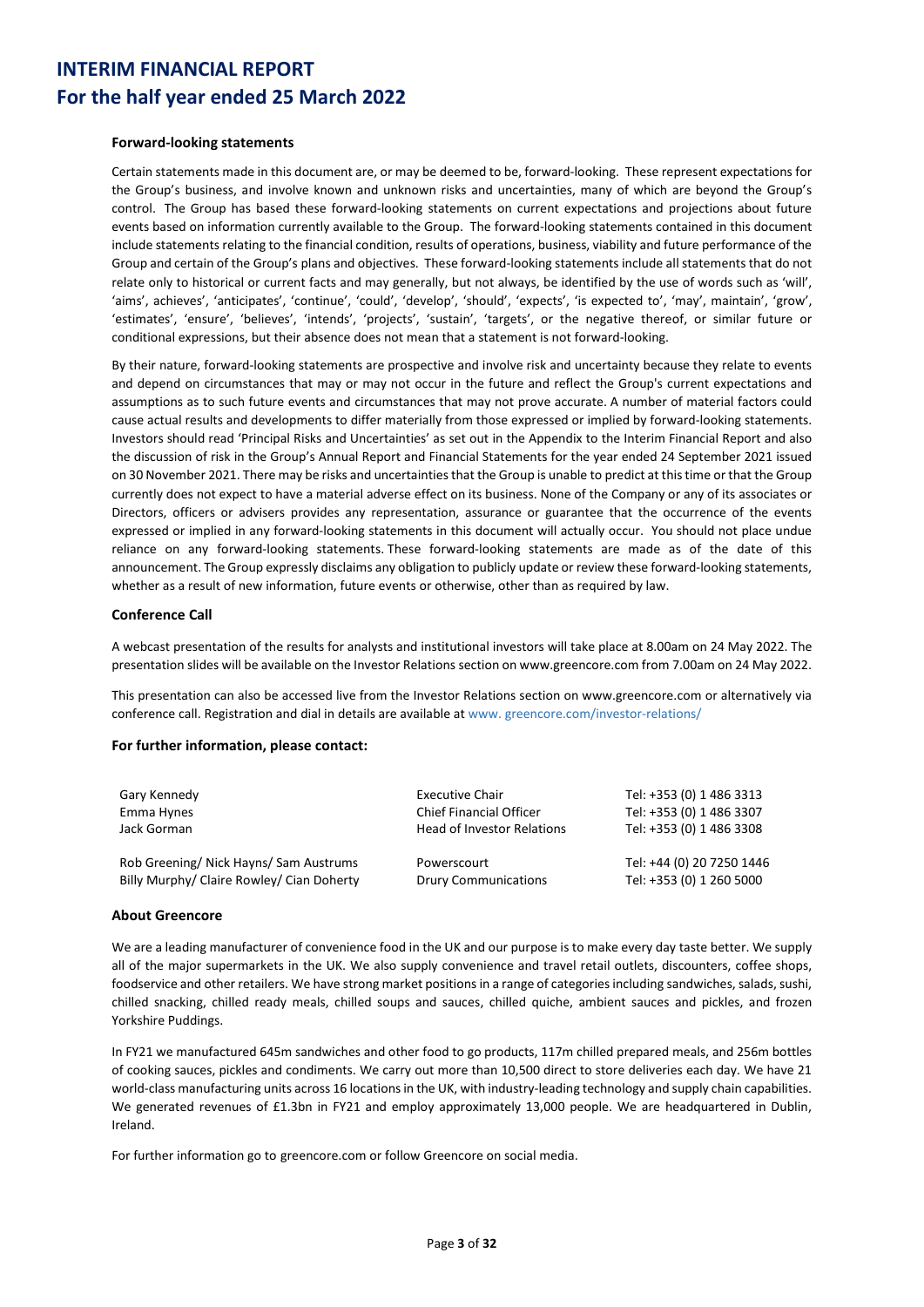## **OPERATING REVIEW 1**

### **Strategic developments**

The Group progressed well against its strategic objectives in H1 22, underpinned by close customer engagement in what remained a very challenging trading environment for the food industry. The Group improved output and service levels across all operational areas during the period.

The onboarding of new business wins, across food to go and other convenience categories and customers, progressed to plan. This is supporting the diversification of the Group's product and channel footprint. Revenue from these wins represented just over one-third of the Group's pro forma revenue growth in the period.

As previously announced the Group is investing approximately £30m, across three existing Greencore manufacturing sites, to support the delivery of previously announced new business over the course of FY22. This investment programme is on track and is expected to complete in Q4 22.

The return to pre-COVID manufacturing volume levels has enabled the Group to revitalise its Excellence cost efficiency programmes. These programmes are executed across the business, most notably in its manufacturing, purchasing, engineering and commercial functions. They form a critical element of the Group's planned recovery in profit conversion in H2 22 and future years. The Group also advanced its automation initiatives in the period with further progress anticipated in H2 22.

In H1 22 the Group launched its Better Greencore programme, that will augment the revitalisation of its Excellence cost efficiency initiatives. There are three areas of focus across multiple workstreams – organisation model and overheads, output optimisation and technology enabled efficiencies. The first phase of the programme will deliver an annual recurring benefit of approximately £30m in FY24. The Group will invest a total of approximately £24m during FY22 and FY23, including capital spend of approximately £8m, to unlock these improvements. An exceptional cost of £8.0m was incurred in H1 22 in this regard.

Further phases of the Better Greencore programme are being developed and further detail will be provided as these are launched, with the expectation that these phases will deliver additional benefits to the Group.

|                                  | H <sub>1</sub> 22 | H <sub>1</sub> 21 | Change        | Change            |
|----------------------------------|-------------------|-------------------|---------------|-------------------|
|                                  | £m                | £m                | (As reported) | (Pro Forma basis) |
| Revenue                          | 770.8             | 577.1             | 33.6%         | +34.9%            |
| <b>Group Operating Profit</b>    | 7.2               | 3.9               | $+84.6%$      |                   |
| <b>Adjusted Operating Profit</b> | 17.2              | 0.2               | $+£17.0m$     |                   |
| Adjusted Operating Margin %      | 2.2%              | 0.0%              | $+220bps$     |                   |

### **Trading Performance**

|                                   | Pro Forma Revenue Growth (versus FY21) |        |        |  |  |  |
|-----------------------------------|----------------------------------------|--------|--------|--|--|--|
|                                   | H <sub>1</sub> 22<br>Q1 22<br>Q2 22    |        |        |  |  |  |
| Group                             | $+26%$                                 | $+45%$ | $+35%$ |  |  |  |
| Food to go categories             | $+35%$                                 | $+65%$ | +48%   |  |  |  |
| Other convenience food categories | $+13%$                                 | $+19%$ | $+16%$ |  |  |  |

|                                   | <b>Pro Forma Revenue Growth (versus FY19)</b> |        |                   |  |  |
|-----------------------------------|-----------------------------------------------|--------|-------------------|--|--|
|                                   | 01 22                                         | Q2 22  | H <sub>1</sub> 22 |  |  |
| Group                             | +8%                                           | $+12%$ | $+10%$            |  |  |
| Food to go categories             | $+6%$                                         | $+10%$ | +8%               |  |  |
| Other convenience food categories | $+10%$                                        | $+17%$ | $+14%$            |  |  |

Reported Group revenue increased by 33.6% to £770.8m in H1 22. On a pro forma basis, revenue increased by 34.9%, after adjusting for the disposal of the molasses businesses in Q1 21 and for movements in foreign exchange. On a pro forma basis, Group revenue was approximately 10% above the equivalent pre-COVID levels in H1 19.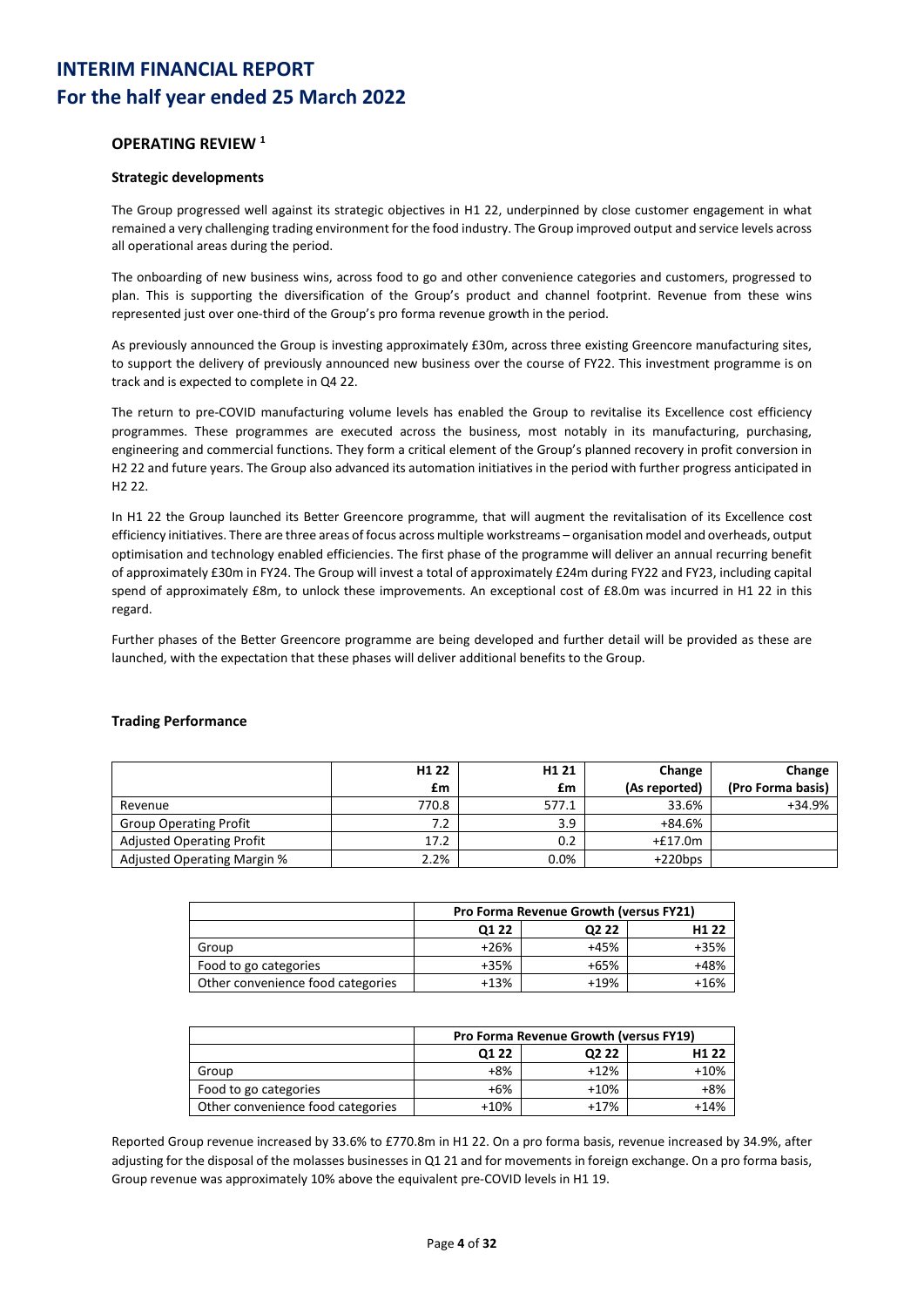### **Trading Performance (continued)**

Adjusted Operating Profit rose from £0.2m to £17.2m and Adjusted Operating Margin advanced by 220bps to 2.2%. Group Profit Before Tax was £1.0m in H1 22, compared to a Loss Before Tax of £1.8m in H1 21.

The UK trading environment, especially in food to go categories, continued to recover in H1 22 notwithstanding some demand volatility caused by mobility restrictions associated with the emergence of the Omicron COVID-19 variant during December 2021 and January 2022.

In addition to the underlying market recovery, the Group benefitted from its strong market position in the grocery retail channel, its expanded customer and format mix, and its portfolio across food to go and other convenience categories. New business contributed meaningfully to Group revenue performance, representing just over one-third of pro forma growth in the period.

The Group managed a very active commercial agenda with customers in H1 22 to drive recovery in its core food to go categories. It worked closely with customers to optimise output through a combination of careful range management and selective new product development activity. In H1 22 the Group launched over 600 new or reformulated products with our customers, within the Group's total Stock Keeping Unit (SKU) range of approximately 2,000 products. Examples of launches with key customers this year include fresh meals in food to go categories, fresh noodle pots, new plant based ready meals, and an extended range of 'dine-at-home' meal boxes.

In H1 22, the Group also expanded its product offering and extended its category reach with existing customers, in the salads and fresh meals categories. Towards the end of the period, the Group worked closely with one of its key food to go customers to extend its offering into the store network of a leading UK coffee shop retailer. The Group is encouraged by the early progress in this initiative.

H1 22 revenue in the Group's food to go categories (comprising sandwiches, salads, sushi and chilled snacking) totalled £502.1m and accounted for approximately 65% of reported revenue. Reported and pro forma revenues increased by 48.0% in these categories, driven by a recovery in underlying demand as the year progressed and by strong execution on new business wins. Revenue for the distribution of third party products accounted for approximately 8% of Group revenue in H1 22 (H1 21: 8%).

On a pro forma basis, revenue in food to go categories was approximately 8% above the equivalent pre-COVID levels in H1 19. Pro forma revenue growth accelerated during the period. In Q2 22, pro forma revenue in food to go categories increased by approximately 65% year on year and was approximately 10% above the equivalent pre-COVID levels in Q2 19.

The Group's other convenience categories comprise activities in the chilled ready meals, chilled soups and sauces, chilled quiche, ambient sauces and pickles, and frozen Yorkshire Pudding categories, as well as an Irish ingredient trading business. Reported revenue across these businesses increased by 12.9% to £268.7m in H1 22. Adjusting for movements in foreign exchange and the disposal of the Irish molasses businesses in Q1 21, pro forma revenue increased by 15.8%. This was driven by strong growth in the Group's ready meals business through the period, and increased revenue in the Group's Irish ingredients trading business. H1 22 revenue in the Group's cooking sauce business decreased modestly against tough prior year comparatives.

Operationally, the Group has worked with its customers and supply partners to manage effectively through a period of intensive supply-side challenges across the industry, in particular tight labour availability. Whilst the Group's ability to meet demand and the pace of profit conversion were both impacted during the period by the emergence of the Omicron COVID-19 variant, the Group worked to tighten and manage its network use and configuration to maximise output, with operational service levels improving across the business as H1 22 progressed.

There was a substantial increase in inflation in the Group's main cost components in H1 22, which led to a high single-digit rate of inflation for the period.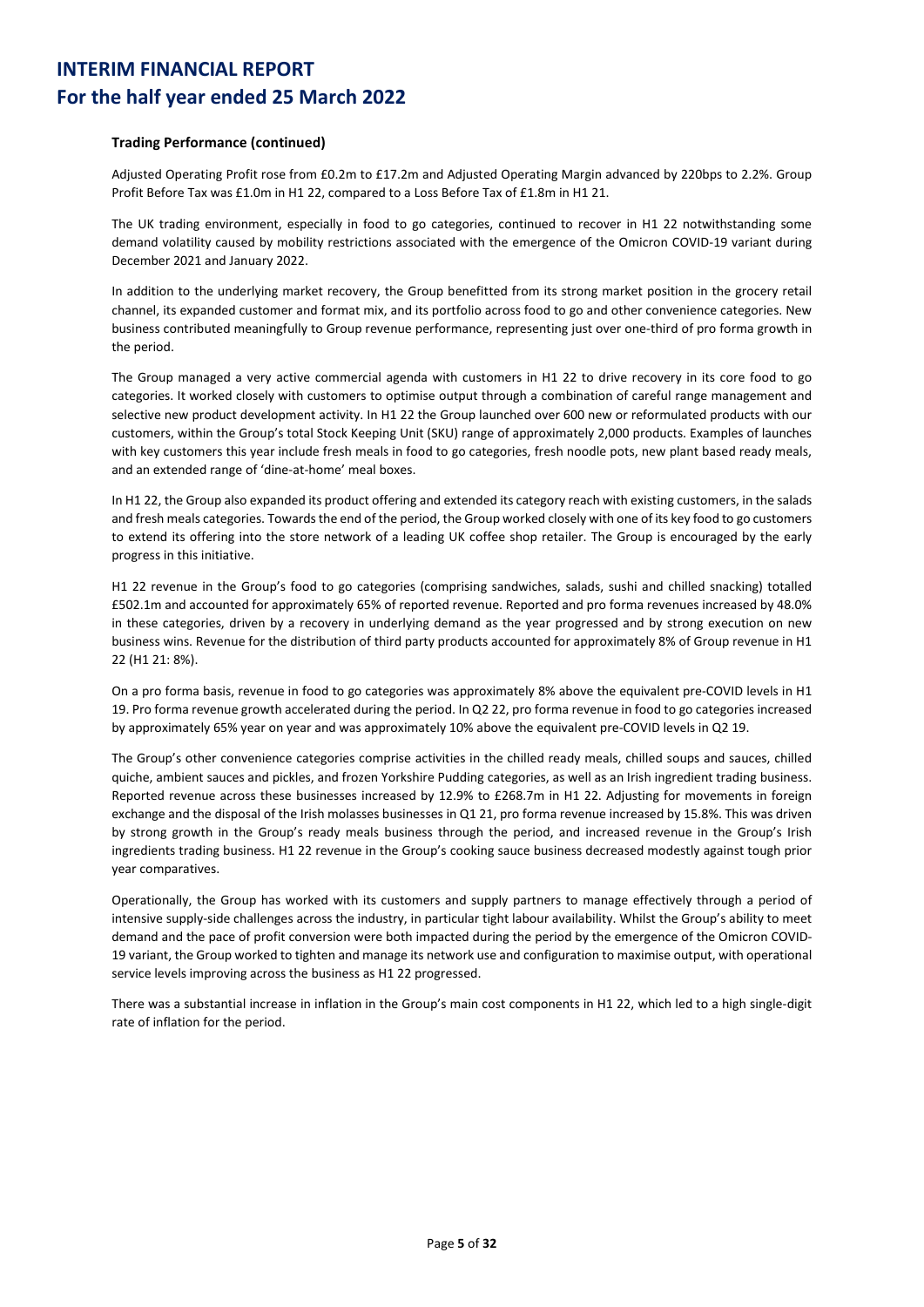### **Trading Performance (continued)**

In H1 22 the Group received no UK Government assistance under the Coronavirus Job Retention Scheme (H1 21: £7.1m). In the prior year the Group incurred £4.8m of operating costs relating to COVID-19. In H1 22 the Group recognised net costs of £2.6m incurred as a result of a cyber security incident that occurred in December 2021. The Group responded rapidly and proactively to restore IT systems and applications used by the business in this incident and the relevant authorities have been notified in this regard.

Overall, Group Operating Profit in H1 22 increased to £7.2m (H1 21: £3.9m). Adjusted Operating Profit increased to £17.2m (H1 21: £0.2m). The increase in Adjusted Operating Profit was driven by a return to profitability in the Group's food to go categories as profit conversion improved on an increased revenue base. Underlying profitability in the Group's other convenience categories was below H1 21 levels, impacted by the timing of inflation recovery.

### **Group Cash Flow and Returns**

|                                              | H <sub>1</sub> 22 | H <sub>1</sub> 21 | Change (as |
|----------------------------------------------|-------------------|-------------------|------------|
|                                              | £m                | £m                | reported)  |
| Free Cash Flow                               | (17.8)            | (23.6)            | £5.8m      |
| Net Debt                                     | 272.3             | 332.1             | £59.8m     |
| Net Debt (excluding lease liabilities)       | 219.3             | 271.3             | £52.0m     |
| Net Debt: EBITDA as per financing agreements | 2.1x              | 7.2x              |            |
| <b>ROIC</b>                                  | 6.3%              | $(0.6)$ %         |            |

The Group continued to manage cashflows and leverage carefully in H1 22 in the context of recovering profitability, seasonal working capital outflows, and its capital investment programme to support future growth in the business.

Free Cash Flow was an outflow of £17.8m in H1 22 compared to an outflow of £23.6m in H1 21, the reduction primarily reflecting improved profitability, partly offset by seasonally higher working capital outflows. Several other factors also contributed to the net cash outflow in H1 22, principally higher strategic capex. Free cash flow conversion was 71.2% compared with (117.2)% in the 12 months to H1 21.

The Group's Net Debt at 25 March 2022 was £272.3m, a decrease of £59.8m compared to 26 March 2021. Net Debt excluding lease liabilities decreased to £219.3m from £271.3m at the end of H1 21. Net Debt excluding lease liabilities increased from £183.1m at the end of FY21 due to seasonal working capital outflows. The Group's Net Debt:EBITDA leverage as measured under financing agreements was 2.1x at period end, compared to 7.2x at the end of March 2021.

In November 2021, the Group further strengthened its balance sheet when it extended the maturity on its £340m revolving credit facility by one year to January 2026. As at 25 March 2022, the Group had total committed debt facilities of £570.4m and a weighted average maturity of 3.1 years. At 25 March 2022 the Group had cash and undrawn committed bank facilities of £349.5m.

ROIC increased to 6.3% for the 12 months ended 25 March 2022, compared to (0.6)% for the 12 months ended 26 March 2021 and 4.5% for the 12 months ended 24 September 2021. The year on year increase was driven primarily by increased profitability in the period. Average invested capital decreased modestly year on year from £758.6m to £743.5m.

### **Better Future Plan**

Greencore's sustainability strategy, the 'Better Future Plan', was launched in November 2021 and is built around three pillars and aspirations:

- Sourcing with Integrity: By 2030 we will source our priority ingredients from a sustainable and fair supply chain
- Making with Care: By 2040 we will operate with net zero emissions
- Feeding with Pride: By 2030 we will have increased our positive impact on society through our products

At the start of FY22 the Group set out several new commitments and action points under its Better Future Plan. In FY22, the Group will transparently share data on the health and sustainability profile of its products with its stakeholders and will also ensure all the Group's food surplus goes to feed those in need. By 2030 the Group also commits to reduce the average meat content across the Group's product portfolio by 30%, in line with the recommendations of the UK Government's National Food Strategy.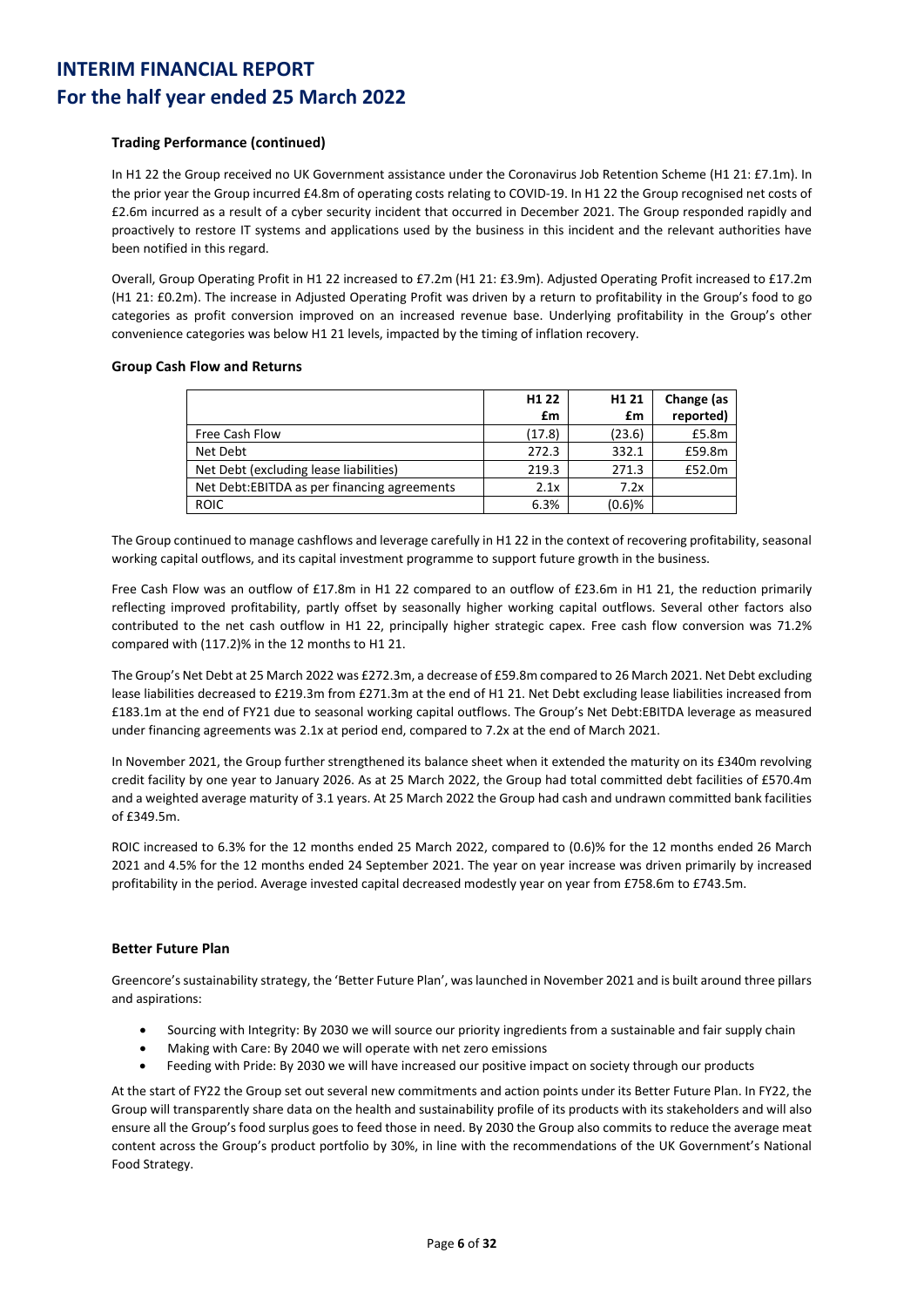### **Better Future Plan (continued)**

The Group advanced this sustainability agenda in H1 22, with an ongoing focus on building the necessary data and systems framework to measure performance effectively. The Group is building a substantial body of data on the nutritional profile of its portfolio and is working with a number of customers to develop trials in product eco-footprinting. The Group's energy management strategy is being enhanced at factory level, and work has commenced on conducting climate change scenario analysis that will be used as part of the Group's disclosures on the Taskforce on Climate-related Financial Disclosures (TCFD) this year. In January 2022 the Group also introduced a new share ownership scheme for all colleagues.

Challenges in the Group's operating environment, including supply chain disruption and labour availability, have continued to have an impact on key performance measures and the Group is mitigating these impacts through ongoing efficiency improvements and other measures.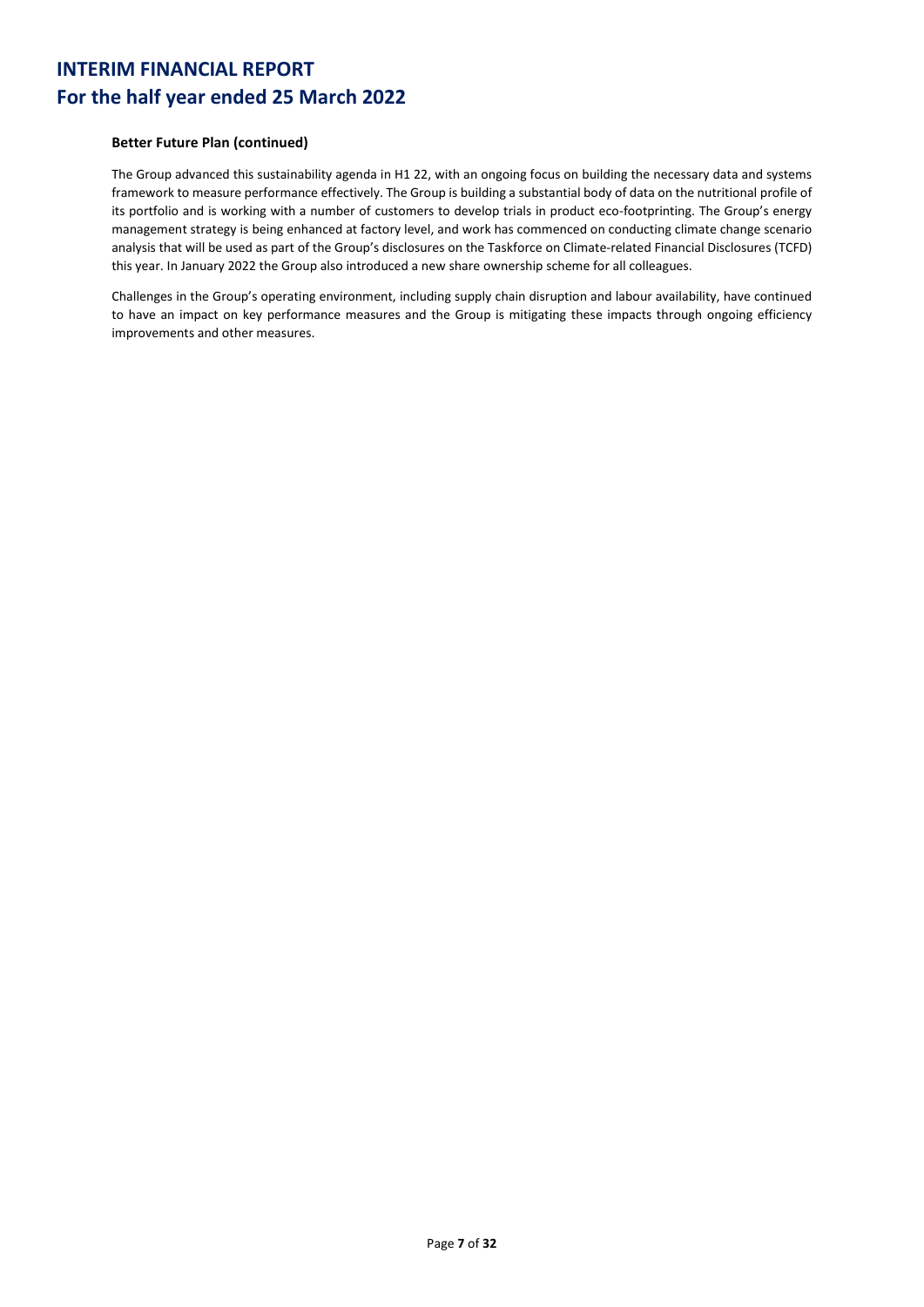### **FINANCIAL REVIEW 1**

### **Revenue and Operating Profit**

Reported revenue in the period was £770.8m, an increase of 33.6% compared to H1 21, primarily reflecting the recovery in demand in food to go categories and the impact of new business wins. Pro Forma Revenue increased by 34.9%.

Group Operating Profit increased from £3.9m to £7.2m as a result of an improved revenue outturn in H1 22 and notwithstanding the movement from a net exceptional gain to a net exceptional charge in H1 22. Adjusted Operating Profit of £17.2m compared to £0.2m in H1 21, driven by an improvement in profits in food to go categories partly offset by a lower underlying performance in the Group's other convenience categories. Adjusted Operating Margin was 2.2%, 220 basis points higher than H1 21.

### **Net finance costs**

The Group's net bank interest payable was £4.9m in H1 22, a decrease of £2.5m versus H1 21. The decrease was driven by lower debt levels during H1 22. The Group also recognised a £0.6m interest charge relating to the interest payable on lease liabilities in the period (H1 21: £0.7m).

The Group's non-cash finance charge in H1 22 was £0.7m (H1 21: £1.6m). The change in the fair value of derivatives and related debt adjustments including foreign exchange in the period was a £0.1m charge (H1 21: £0.7m charge) and the noncash pension financing charge of £0.6m was £0.3m lower than the H1 21 charge of £0.9m.

### **Profit before taxation**

The Group's Profit before taxation increased from a loss of £1.8m in H1 21 to a profit of £1.0m in H1 22, driven by higher Group Operating Profit and lower finance costs. Adjusted Profit Before Tax in the period was £11.7m compared to an Adjusted Loss Before Tax of £7.9m in H1 21, primarily driven by an improvement in Adjusted Operating Profit.

### **Taxation**

The Group's effective tax rate in H1 22 (adjusting pre-exceptional profit for the change in fair value of derivatives) was 19% (H1 21: 18%). In March 2021, the UK Government announced an increase in the UK rate of corporation tax from 19% to 25%, to be effective from 1 April 2023.

#### **Exceptional items**

The Group had a pre-tax exceptional charge of £8.0m in H1 22, and an after-tax charge of £6.5m, comprised as follows:

| <b>Exceptional Items</b>              | £m    |
|---------------------------------------|-------|
| Reorganisation costs                  | (8.0) |
| <b>Exceptional items (before tax)</b> | (8.0) |
| Tax on exceptional items              |       |
| <b>Exceptional items (after tax)</b>  | (6.5) |

In H1 22 the Group commenced a Better Greencore programme to support the revitalisation of its Excellence cost efficiency programmes and to unlock further cost efficiencies by reducing organisational complexity. The Group recognised a charge of £8.0m in respect of work carried out in the period.

#### **Earnings per share**

The Group's basic earnings per share for H1 22 was 0.2 pence compared to 0.0 pence in H1 21. This was driven by a £0.7m increase in profit attributable to equity holders in H1 22, partially offset by an increase in the weighted average number of shares in issue in H1 22 to 524.8m (H1 21: 498.0m).

Adjusted Earnings were £9.4m in the period, £16.2m ahead of prior year levels largely due to an increase in Adjusted Operating Profit. Adjusted earnings per share of 1.8 pence compared to an adjusted loss per share of 1.4 pence in H1 21.

#### **Cash Flow and Net Debt**

Adjusted EBITDA was £17.3m higher in H1 22 at £43.8m. The Group incurred a seasonal net working capital outflow of £34.8m. Maintenance capital expenditure of £6.0m was incurred in the period (H1 21: £7.9m). The cash outflow in respect of exceptional charges was £0.3m (H1 21: £2.4m), all of which related to prior year exceptional charges.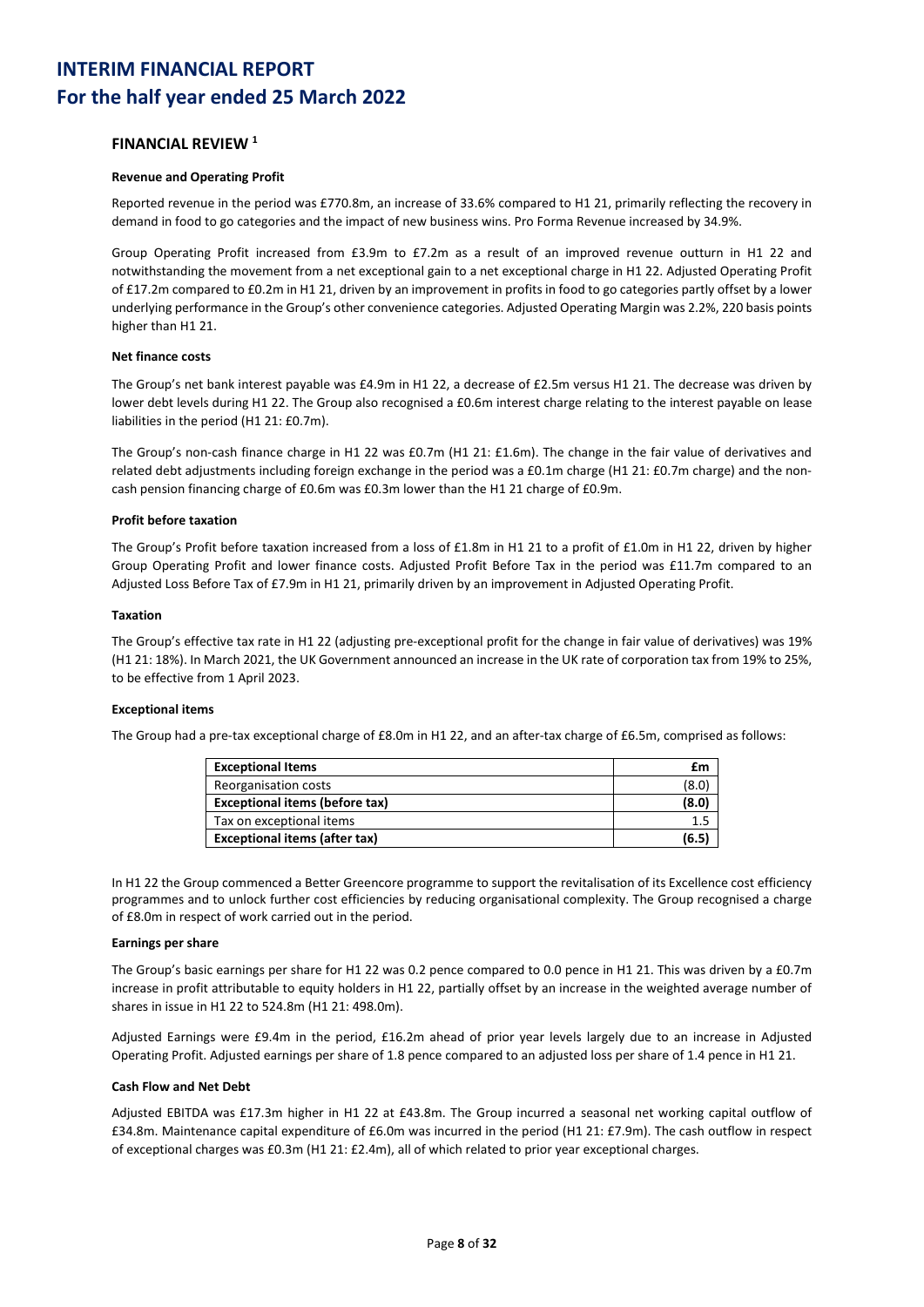### **Cash Flow and Net Debt (continued)**

Interest paid in the period was £9.6m (H1 21: £9.2m), including interest of £0.6m on lease liabilities, an increase on FY21 primarily reflecting the impact of higher debt costs associated with higher leverage during the year. The Group recognised a cash tax credit of £1.9m reflecting a refund received in the period. The cash tax rate for the Group is expected to rise towards the Group's effective rate in the medium term as a result of increased profitability and a reduction in the degree to which UK losses may be utilised in any one year. Cash repayments on lease liabilities increased to £8.7m (H1 21: £7.9m). The Group's cash funding for defined benefit pension schemes was £5.8m (H1 21: £3.0m), reflecting the restoration of cash contributions after an agreement with Trustees to defer cash contributions for a period in FY21.

These movements resulted in a free cash outflow of £17.8m compared to an outflow of £23.6m in H1 21, the improvement driven primarily by higher profitability.

In H1 22, the Group incurred strategic capital expenditure of £12.6m (H1 21: £8.6m).

The Group did not make any equity dividend cash payments in either period. The Group made net share purchases of £3.0m as part of the new employee share ownership scheme introduced in the period. This compared to net equity proceeds of £87.1m in H1 21 when the Group completed an equity placing. In December 2020, the Group also completed the sale of its interests in its molasses trading businesses for a final cash consideration of £16.3m.

The Group's Net Debt excluding lease liabilities at 25 March 2022 was £219.3m, a decrease of £52.0m compared to the end of H1 21 but an increase of £36.2m since the end of FY21. This increase on FY21 levels was driven primarily by the seasonal free cash outflows as described previously and higher strategic capex spending.

### **Financing**

In November 2021 the Group further strengthened its balance sheet when it extended the maturity on its £340m revolving credit facility by one year to January 2026. As at 25 March 2022, the Group had total committed debt facilities of £570.4m and a weighted average maturity of 3.1 years. These facilities comprised:

- A £340m revolving credit bank facility with a maturity date of January 2026
- A £75m revolving credit bank facility with a maturity date of March 2023
- A £50m bilateral bank facility with a maturity date of January 2024
- A £45m bank term loan facility with a maturity date of June 2024
- £18m and \$55.9m of outstanding Private Placement Notes with maturities ranging between June 2023 and June 2026

At 25 March 2022 the Group had cash and undrawn committed bank facilities of £349.5m.

### **Pensions**

All of the Group's legacy defined benefit pension schemes are closed to future accrual. The net pension deficit relating to legacy defined pension schemes, before related deferred tax, at 25 March 2022 was £18.2m, £27.8m lower than the position at 24 September 2021. The net pension deficit after related deferred tax was £8.7m (FY21: £29.3m), comprising a net deficit on UK schemes of £43.3m (H1 21: £65.3m) and a net surplus on Irish schemes of £34.6m (H1 21: £36.0m). The decrease in the Group's net pension deficit was driven principally by an actuarial gain on UK scheme liabilities arising from an increase in the discount rates used to value these liabilities. The movement in the discount rate is driven by the corporate bond rate.

Separate to this IAS 19 *Employee Benefits* valuation, the valuations and funding obligations of the Group's legacy defined benefit pension schemes are assessed on a triennial basis with the relevant Trustees. During H2 21 the Group concluded the latest assessment of the valuation and funding plan for its principal UK legacy defined benefit pension scheme. The Group expects the annual cash funding requirement for all schemes to be modestly below previously guided levels of £15m.

#### **Dividends**

The Group did not pay dividends to shareholders in the period (H1 21: £0.0m).

The Group intends to recommence value return to shareholders of up to £50m over the next two years, initially in the form of a share buyback programme and consistent with the Group's capital management policy.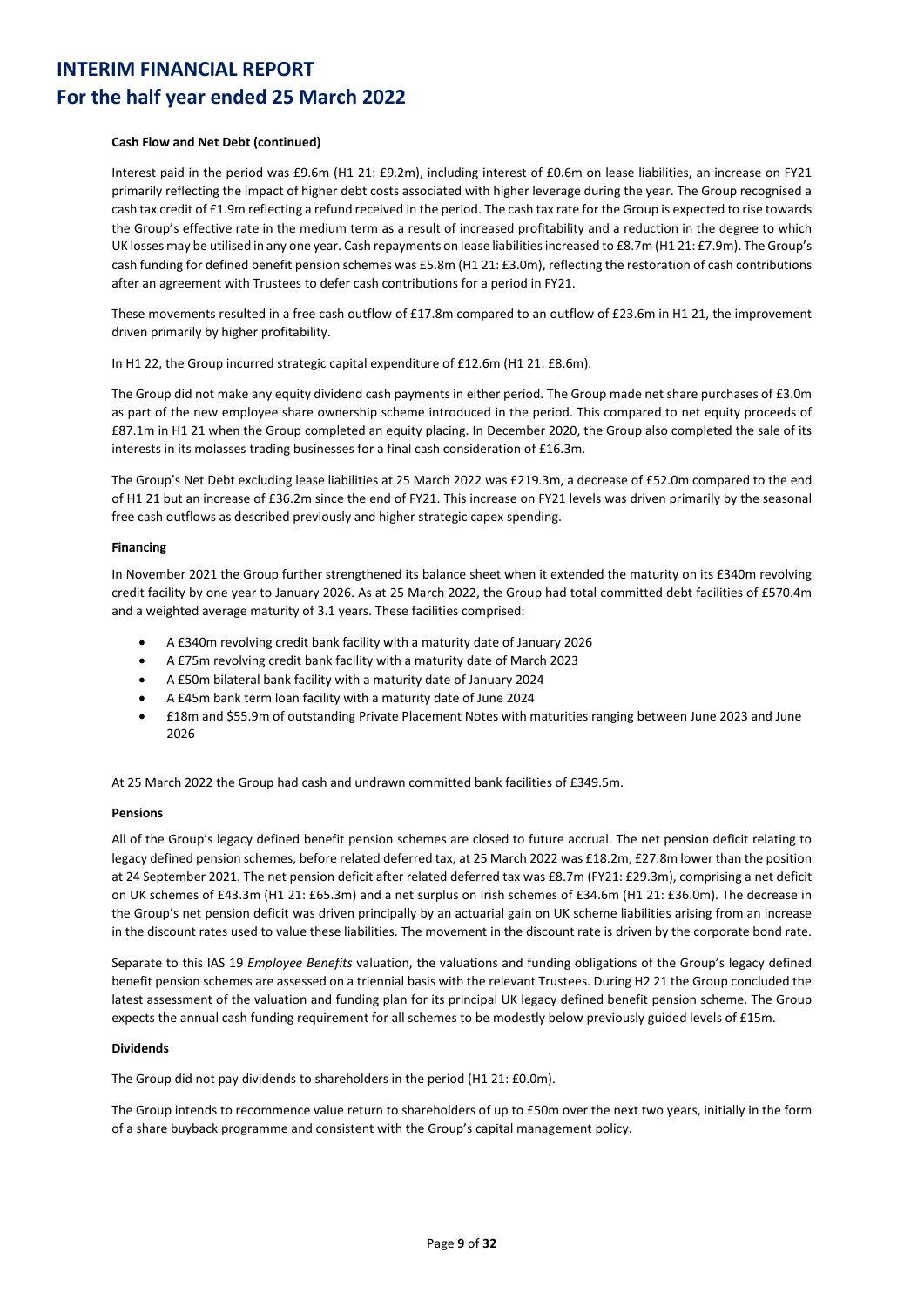### **Principal risks and uncertainties**

There are a number of potential risks and uncertainties which could have a material impact on future Group performance and could cause actual results to differ materially from expected and historical results. The Board considers the risks and uncertainties as described in detail in the Risks and Risk Management section in the Annual Report and Financial Statements for the year ended 24 September 2021 issued on 30 November 2021, to remain applicable in the second half of the year.

A description of the risks and uncertainties, including any updates since the issuance of the Annual Report and Financial Statements for the year ended 24 September 2021, are set out in the Appendix to the Interim Financial Report.

### **Responsibility Statement**

Each of the Directors of Greencore Group plc confirm that, to the best of each person's knowledge and belief as required by the Disclosure Guidance and Transparency Rules of the Financial Conduct Authority ('FCA'):

- The Financial Statements have been prepared in accordance with *IAS 34 Interim Financial Reporting* as adopted by the European Union;
- The Interim Management Report includes a fair review of important events that have occurred during the first six months of the financial year, and their impact on the condensed financial statements, and a description of the principal risks and uncertainties for the remaining six months of the financial year; and
- The Interim Management Report includes a fair review of the related party transactions that have taken place in the first six months of the current financial year and that have materially affected the financial position or performance of the entity during that period; and any changes in the related party transactions described in the last annual report that could have a material effect on the financial position or performance of the Group in the first six months of the current financial year.

G. Kennedy Executive Chair Date: 23 May 2022 E. Hynes Chief Financial Officer Date: 23 May 2022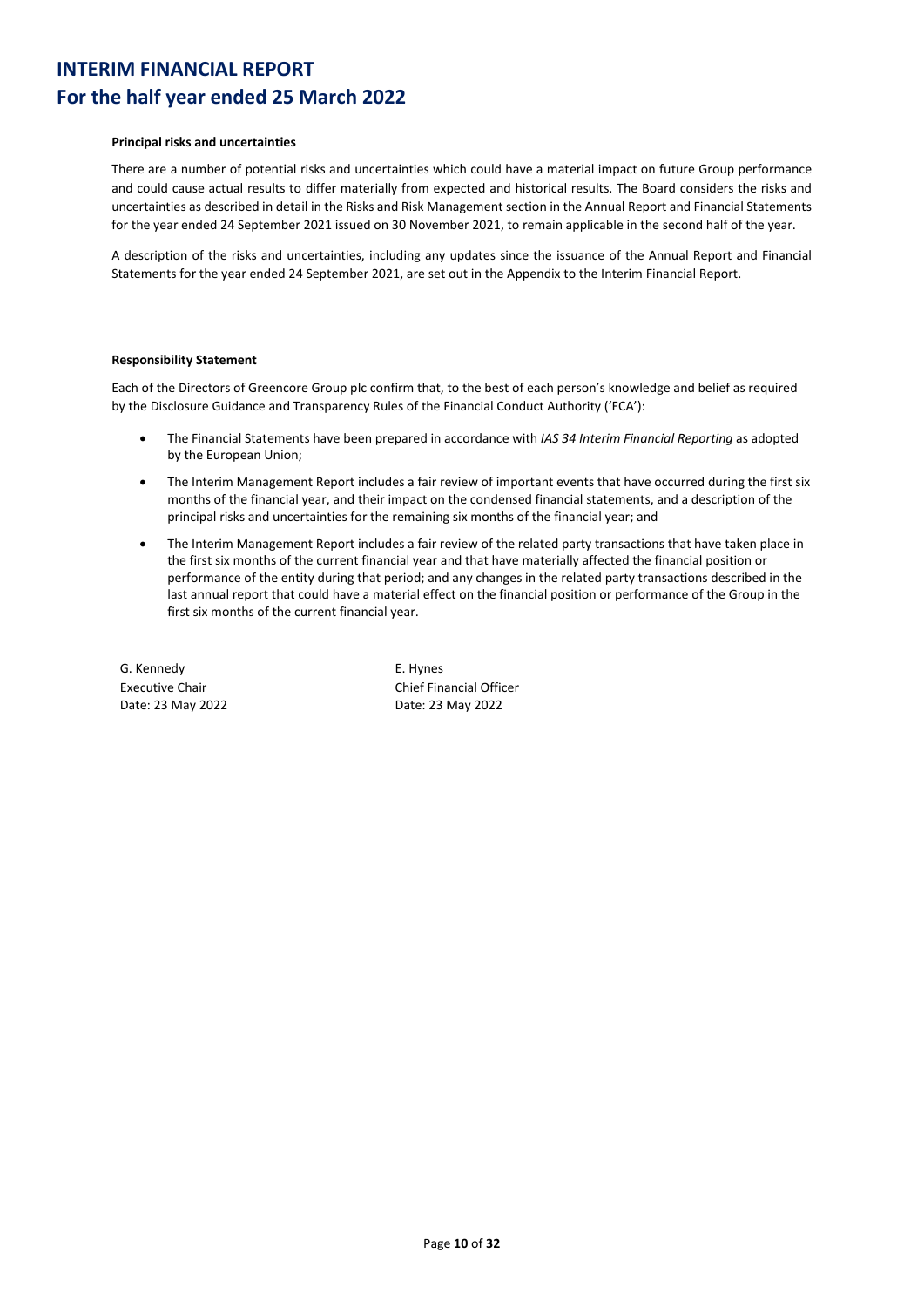## **CONDENSED GROUP INCOME STATEMENT for the half year ended 25 March 2022**

|                                                 | Half year ended 25 March 2022 |             | Half year ended 26 March 2021<br>(Unaudited) |              |             |                          |         |
|-------------------------------------------------|-------------------------------|-------------|----------------------------------------------|--------------|-------------|--------------------------|---------|
|                                                 |                               | Pre-        | (Unaudited)                                  |              |             |                          |         |
|                                                 |                               |             | <b>Exceptional</b>                           |              | Pre-        | Exceptional              |         |
|                                                 | <b>Notes</b>                  | exceptional | (Note 5)                                     | <b>Total</b> | exceptional | (Note 5)                 | Total   |
|                                                 |                               | £m          | £m                                           | £m           | £m          | £m                       | £m      |
| Revenue                                         | $\overline{2}$                | 770.8       | -                                            | 770.8        | 577.1       | $\overline{\phantom{0}}$ | 577.1   |
| Cost of sales                                   |                               | (540.3)     | -                                            | (540.3)      | (393.0)     | $\qquad \qquad -$        | (393.0) |
| <b>Gross profit</b>                             |                               | 230.5       | $\qquad \qquad \blacksquare$                 | 230.5        | 184.1       | $\overline{\phantom{0}}$ | 184.1   |
| Operating costs, net                            | 4                             | (212.4)     | (8.0)                                        | (220.4)      | (183.9)     | 5.7                      | (178.2) |
| Impairment of trade receivables                 |                               | (0.9)       |                                              | (0.9)        |             |                          |         |
| Group operating profit before acquisition       |                               |             |                                              |              |             |                          |         |
| related amortisation                            | $\overline{2}$                | 17.2        | (8.0)                                        | 9.2          | 0.2         | 5.7                      | 5.9     |
| Amortisation of acquisition related intangibles |                               | (2.0)       |                                              | (2.0)        | (2.0)       | $\overline{\phantom{0}}$ | (2.0)   |
| <b>Group Operating Profit/Loss)</b>             |                               | 15.2        | (8.0)                                        | 7.2          | (1.8)       | 5.7                      | 3.9     |
| Finance income                                  | 6                             |             |                                              |              | 0.4         |                          | 0.4     |
| Finance costs                                   | 6                             | (6.2)       |                                              | (6.2)        | (10.1)      | $\qquad \qquad -$        | (10.1)  |
| Profit on disposal of associates                |                               |             | -                                            |              |             | 4.0                      | 4.0     |
| Profit/(loss) before taxation                   |                               | 9.0         | (8.0)                                        | 1.0          | (11.5)      | 9.7                      | (1.8)   |
| Taxation                                        | 7                             | (1.7)       | 1.5                                          | (0.2)        | 2.0         | 0.2                      | 2.2     |
| Profit/(loss) for the financial period          |                               | 7.3         | (6.5)                                        | 0.8          | (9.5)       | 9.9                      | 0.4     |
|                                                 |                               |             |                                              |              |             |                          |         |
| Attributable to:                                |                               |             |                                              |              |             |                          |         |
| Equity shareholders                             |                               | 7.3         | (6.5)                                        | 0.8          | (9.8)       | 9.9                      | 0.1     |
| Non-controlling interests                       |                               |             |                                              |              | 0.3         | $\overline{\phantom{0}}$ | 0.3     |
|                                                 |                               | 7.3         | (6.5)                                        | 0.8          | (9.5)       | 9.9                      | 0.4     |
|                                                 |                               |             |                                              |              |             |                          |         |
| Earnings per share (pence)                      |                               |             |                                              |              |             |                          |         |
| Basic earnings per share                        | 9                             |             |                                              | 0.2          |             |                          | 0.0     |
| Diluted earnings per share                      | 9                             |             |                                              | 0.2          |             |                          | 0.0     |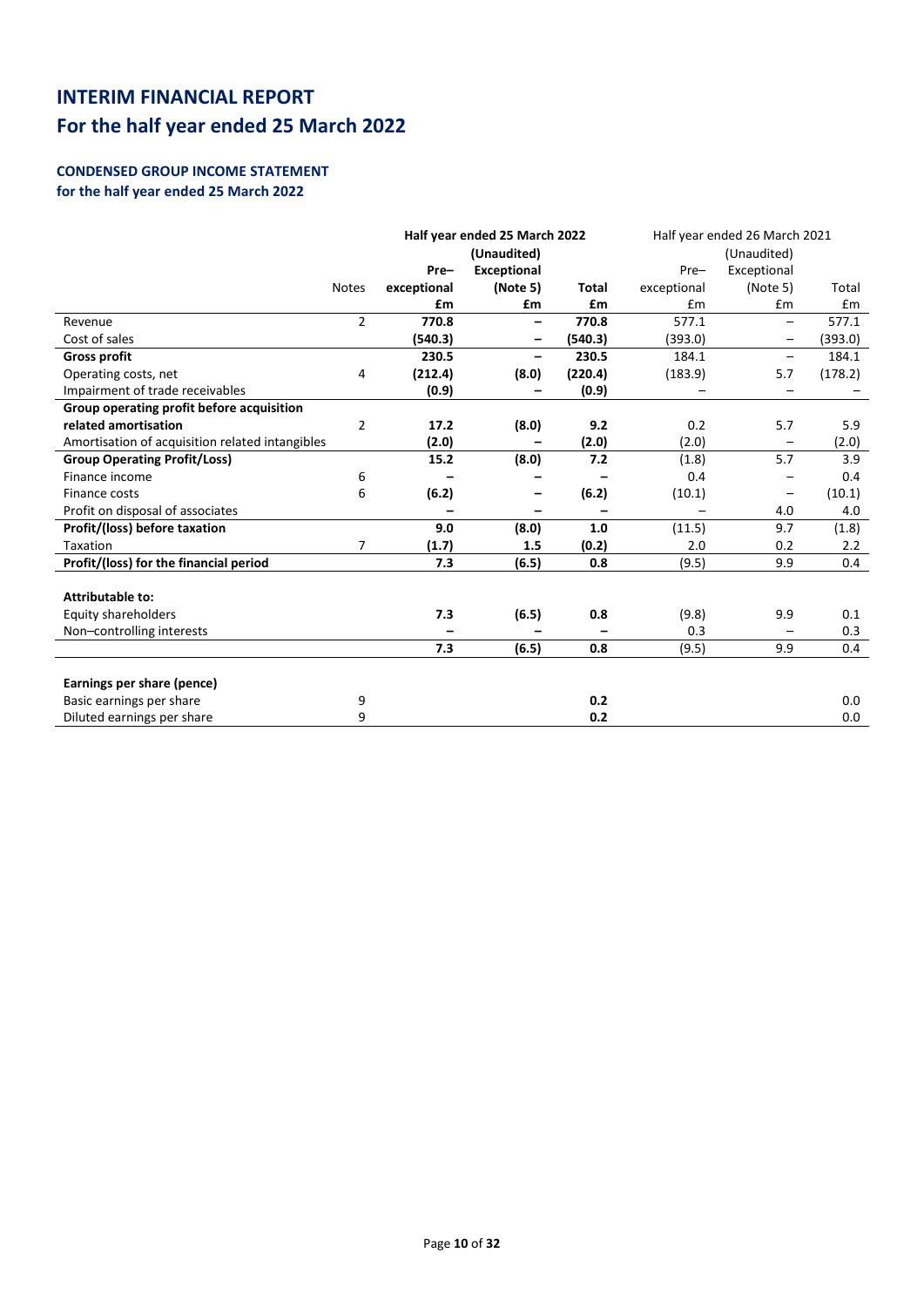# **For the half year ended 25 March 2022**

# **CONDENSED GROUP STATEMENT OF COMPREHENSIVE INCOME**

**for the half year ended 25 March 2022**

|                                                                                    | Half year ended | Half year ended |
|------------------------------------------------------------------------------------|-----------------|-----------------|
|                                                                                    | 25 March 2022   | 26 March 2021   |
|                                                                                    | (Unaudited)     | (Unaudited)     |
|                                                                                    | £m              | £m              |
| Items of income and expense taken directly to equity                               |                 |                 |
| Items that will not be reclassified to profit or loss:                             |                 |                 |
| Actuarial gain on Group legacy defined benefit pension schemes                     | 23.6            | 12.6            |
| Deferred tax on Group legacy defined benefit pension schemes                       | (6.0)           | (2.3)           |
|                                                                                    | 17.6            | 10.3            |
| Items that may subsequently be reclassified to profit or loss:                     |                 |                 |
| Currency translation adjustment                                                    | (0.9)           | (3.4)           |
| Translation reserve transferred to Income Statement on disposal of subsidiary      |                 | (1.0)           |
| Non-controlling interest transferred to Income Statement on disposal of subsidiary |                 | (5.8)           |
| Cash flow hedges:                                                                  |                 |                 |
| fair value movement taken to equity                                                | 2.5             | (0.8)           |
| transfer to Income Statement for the period                                        | (0.9)           | 0.6             |
|                                                                                    | 0.7             | (10.4)          |
| Net income recognised directly within equity                                       | 18.3            | (0.1)           |
| Profit for the financial period                                                    | 0.8             | 0.4             |
| Total comprehensive income for the financial period                                | 19.1            | 0.3             |
| Attributable to:                                                                   |                 |                 |
| <b>Equity Shareholders</b>                                                         | 19.1            | 6.0             |
| Non-controlling interests                                                          |                 | (5.7)           |
| Total comprehensive income for the financial period                                | 19.1            | 0.3             |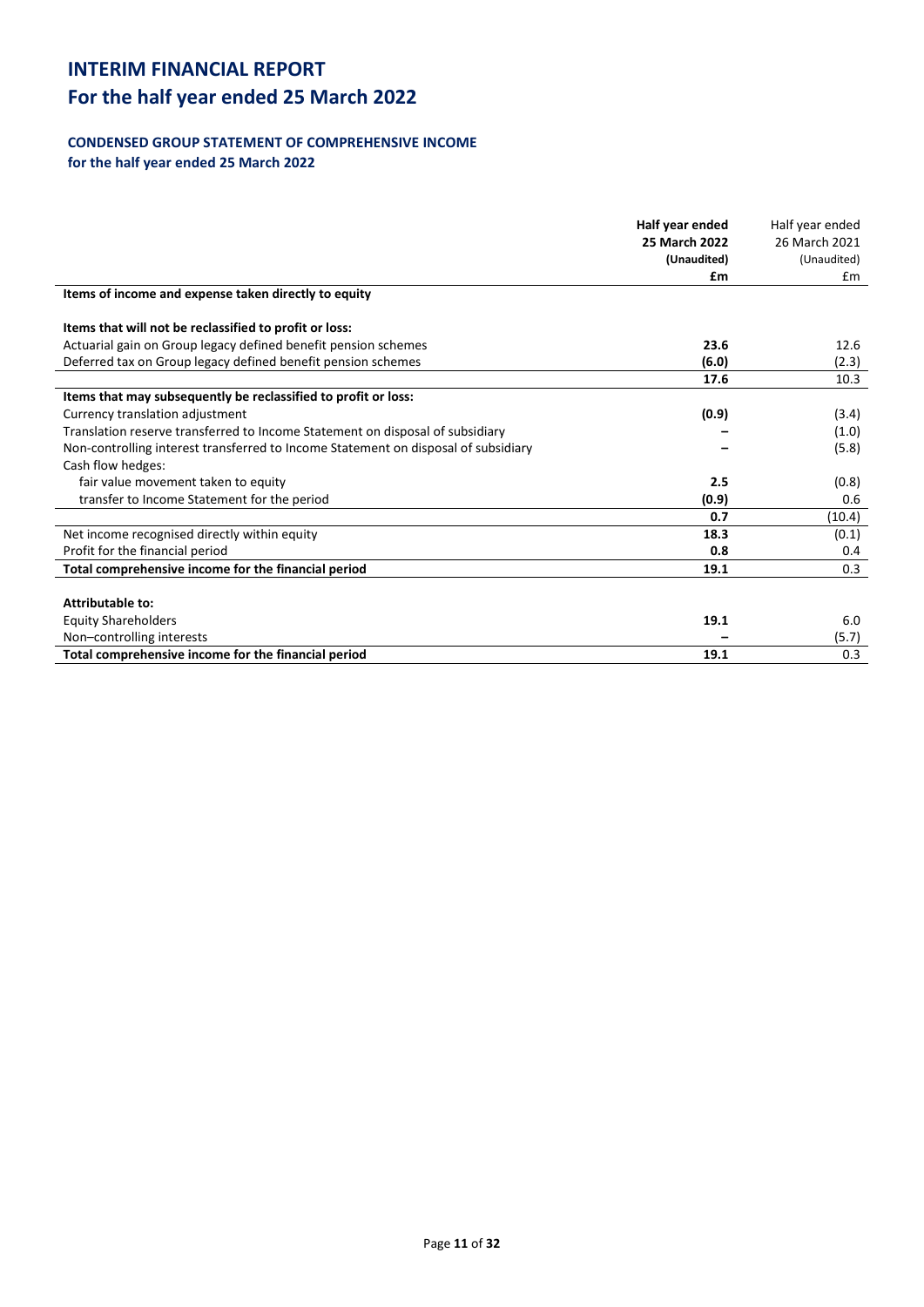# **For the half year ended 25 March 2022**

## **CONDENSED GROUP STATEMENT OF FINANCIAL POSITION as at 25 March 2022**

|                                                                    |              | March       | September |
|--------------------------------------------------------------------|--------------|-------------|-----------|
|                                                                    |              | 2022        | 2021      |
|                                                                    |              | (Unaudited) | (Audited) |
|                                                                    | <b>Notes</b> | £m          | £m        |
| <b>ASSETS</b>                                                      |              |             |           |
| Non-current assets                                                 |              |             |           |
| Goodwill and intangible assets                                     | 10           | 470.5       | 473.3     |
| Property, plant and equipment                                      | 10           | 309.8       | 307.4     |
| Right-of-use assets                                                | 10           | 48.5        | 54.1      |
| Investment property                                                | 10           | 3.0         | 3.0       |
| Retirement benefit assets                                          | 14           | 40.4        | 42.1      |
| Derivative financial instruments                                   | 12           | 2.5         |           |
| Deferred tax assets                                                |              | 39.3        | 48.1      |
| Trade and other receivables                                        |              | 0.4         | 0.4       |
| <b>Total non-current assets</b>                                    |              | 914.4       | 928.4     |
| <b>Current assets</b>                                              |              |             |           |
| Inventories                                                        |              | 52.5        | 47.7      |
| Trade and other receivables                                        |              | 220.9       | 196.3     |
| Cash and cash equivalents                                          | 11           | 82.3        | 119.1     |
| <b>Total current assets</b>                                        |              | 355.7       | 363.1     |
| <b>Total assets</b>                                                |              | 1,270.1     | 1,291.5   |
|                                                                    |              |             |           |
| <b>EQUITY</b>                                                      |              |             |           |
| Capital and reserves attributable to equity holders of the Company |              |             |           |
| Share capital                                                      |              | 5.3         | 5.3       |
| Share premium                                                      |              | 89.7        | 89.7      |
| Reserves                                                           |              | 345.6       | 328.2     |
| <b>Total equity</b>                                                |              | 440.6       | 423.2     |
| <b>LIABILITIES</b>                                                 |              |             |           |
| <b>Non-current liabilities</b>                                     |              |             |           |
| Borrowings                                                         | 12           | 268.8       | 209.1     |
| Lease liabilities                                                  |              | 38.2        | 42.0      |
| Other payables                                                     |              | 3.8         | 3.7       |
| Derivative financial instruments                                   | 12           | 1.8         | 2.7       |
| Provisions                                                         | 13           | 5.3         | 5.5       |
| Retirement benefit obligations                                     | 14           | 58.6        | 88.1      |
| Deferred tax liabilities                                           |              | 17.1        | 18.2      |
| <b>Total non-current liabilities</b>                               |              | 393.6       | 369.3     |
| <b>Current liabilities</b>                                         |              |             |           |
| Borrowings                                                         | 12           | 32.8        | 93.1      |
| Trade and other payables                                           |              | 374.7       | 375.8     |
| Lease liabilities                                                  |              | 14.8        | 17.6      |
| Derivative financial instruments                                   | 12           | $0.5\,$     | 2.9       |
| Provisions                                                         | 13           | 5.1         | 2.1       |
| Current tax payable                                                |              | 8.0         | 7.5       |
| <b>Total current liabilities</b>                                   |              | 435.9       | 499.0     |
| <b>Total liabilities</b>                                           |              | 829.5       | 868.3     |
|                                                                    |              |             |           |
| <b>Total equity and liabilities</b>                                |              | 1,270.1     | 1,291.5   |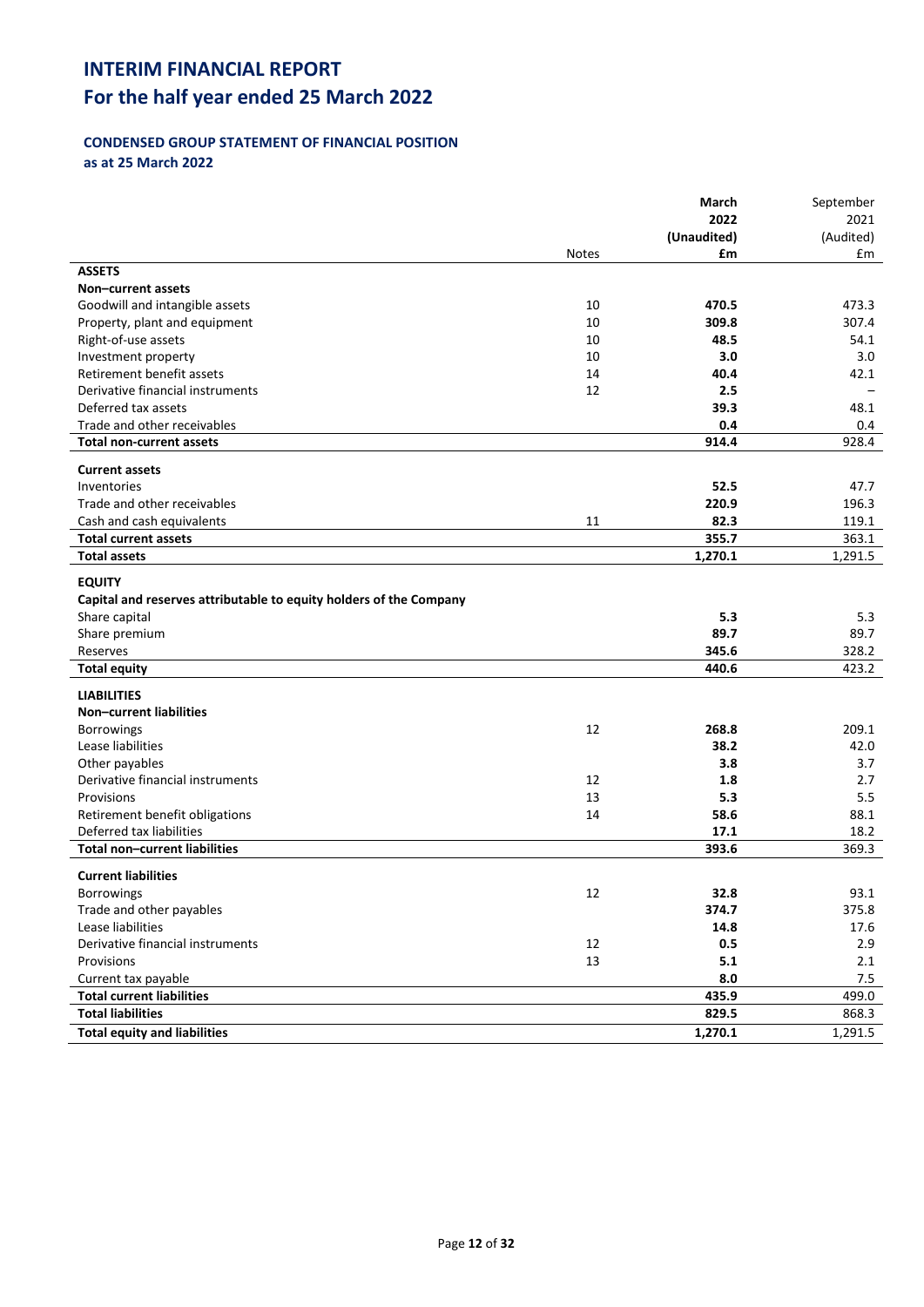## **CONDENSED GROUP STATEMENT OF CASH FLOWS for the half year ended 25 March 2022**

|                                                                                    |              | Half year ended | Half year ended |
|------------------------------------------------------------------------------------|--------------|-----------------|-----------------|
|                                                                                    |              | 25 March 2022   | 26 March 2021   |
|                                                                                    | <b>Notes</b> | (Unaudited)     | (Unaudited)     |
|                                                                                    |              | £m              | £m              |
| Profit/(loss) before taxation                                                      |              | 1.0             | (1.8)           |
| Finance income                                                                     | 6            |                 | (0.4)           |
| Finance costs                                                                      | 6            | 6.2             | 10.1            |
| <b>Exceptional items</b>                                                           | 5            | 8.0             | (9.7)           |
| Operating profit/(loss) (pre-exceptional)                                          |              | 15.2            | (1.8)           |
| Depreciation of property, plant and equipment and right-of use assets              | 10           | 25.1            | 24.8            |
| Amortisation of intangible assets                                                  | 10           | 3.5             | 3.5             |
| Employee share-based payment expense                                               |              | 1.3             | 1.0             |
| Contributions to Group legacy defined benefit pension schemes                      |              | (5.8)           | (3.0)           |
| Working capital movement                                                           |              | (34.8)          | (21.1)          |
| Other movements                                                                    |              | 0.4             | 0.4             |
| Net cash inflow from operating activities before exceptional items                 |              | 4.9             | 3.8             |
| Cash outflow related to exceptional items                                          | 5            | (0.3)           | (2.4)           |
| Interest paid (including lease liability interest)                                 |              | (9.6)           | (9.2)           |
| Tax repaid                                                                         |              | 1.9             |                 |
| Net cash outflow from operating activities                                         |              | (3.1)           | (7.8)           |
|                                                                                    |              |                 |                 |
| Cash flow from investing activities                                                |              |                 |                 |
| Purchase of property, plant and equipment                                          |              | (17.8)          | (15.0)          |
| Purchase of intangible assets                                                      |              | (0.8)           | (1.5)           |
| Disposal of undertakings                                                           |              |                 | 16.3            |
| Net cash outflow from investing activities                                         |              | (18.6)          | (0.2)           |
|                                                                                    |              |                 |                 |
| Cash flow from financing activities                                                |              |                 |                 |
| Proceeds from issue of shares                                                      |              |                 | 87.1            |
| Ordinary shares purchased - own shares                                             |              | (3.0)           |                 |
| Drawdown/(repayment) of bank borrowings                                            | 12           | 59.6            | (100.9)         |
| Repayment of Private Placement Notes                                               | 12           | (47.3)          |                 |
| Settlement of swaps on maturity of Private Placement Notes                         | 12           | (2.6)           |                 |
| Repayment of lease liabilities                                                     |              | (8.7)           | (7.9)           |
| Net cash outflow from financing activities                                         |              | (2.0)           | (21.7)          |
| Net decrease in cash and cash equivalents and bank overdrafts                      |              | (23.7)          | (29.7)          |
|                                                                                    |              |                 |                 |
| Reconciliation of opening to closing cash and cash equivalents and bank overdrafts |              |                 |                 |
| Cash and cash equivalents and bank overdrafts at beginning of period               | 11           | 73.6            | 47.0            |
| Translation adjustment                                                             |              | (0.4)           | (0.3)           |
| Decrease in cash and cash equivalents and bank overdrafts                          |              | (23.7)          | (29.7)          |
| Cash and cash equivalents and bank overdrafts at end of period                     | 11           | 49.5            | 17.0            |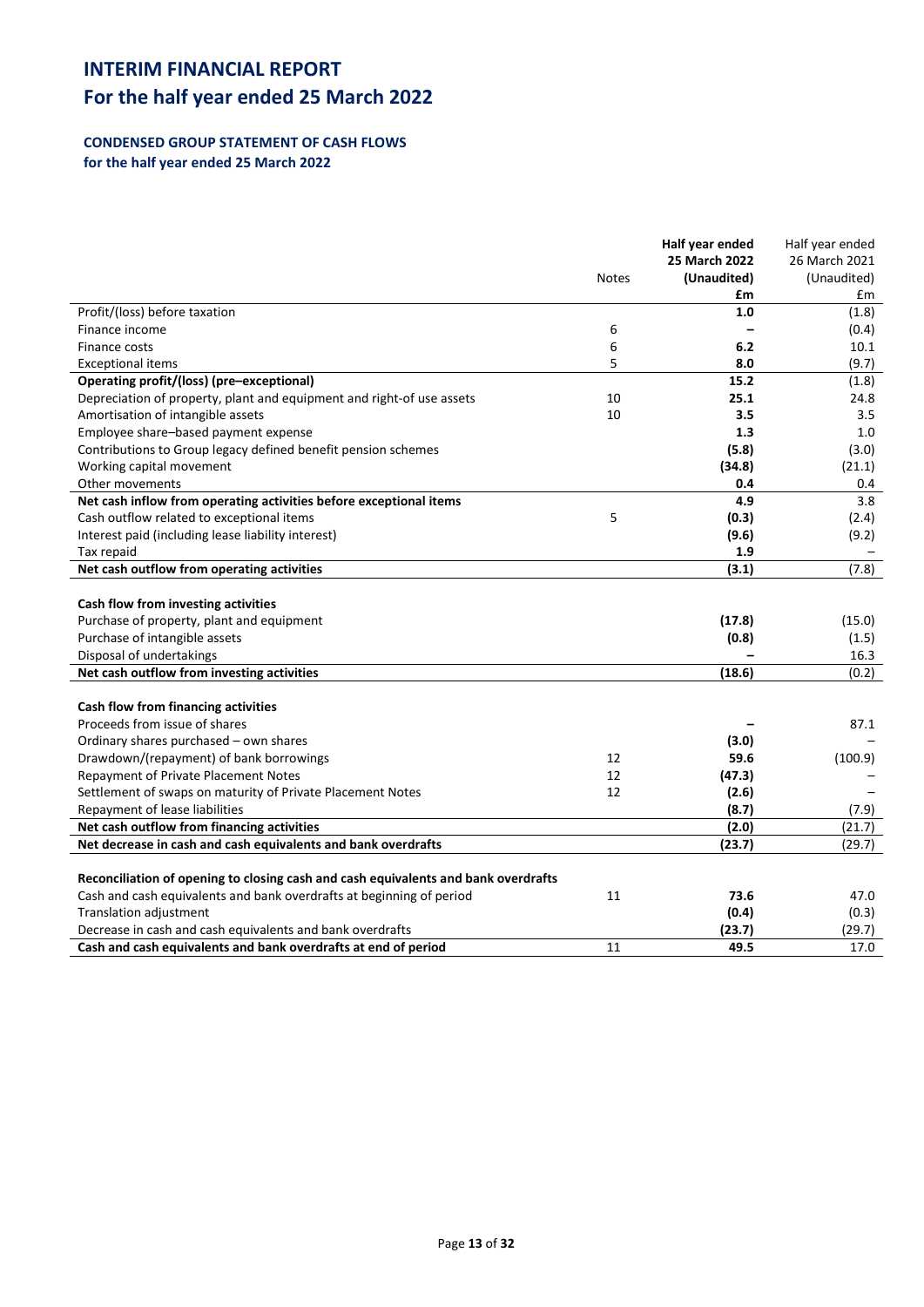# **For the half year ended 25 March 2022**

## **CONDENSED GROUP STATEMENT OF CHANGES IN EQUITY for the half year ended 25 March 2022**

|                                                                | <b>Share</b> | <b>Share</b> | Other    | <b>Retained</b> | Total  |
|----------------------------------------------------------------|--------------|--------------|----------|-----------------|--------|
|                                                                | capital      | premium      | reserves | earnings        | equity |
|                                                                | £m           | £m           | £m       | £m              | £m     |
| At 24 September 2021                                           | 5.3          | 89.7         | 121.4    | 206.8           | 423.2  |
| Items of income and expense taken directly to equity           |              |              |          |                 |        |
| Currency translation adjustment                                |              |              | (0.9)    |                 | (0.9)  |
| Cash flow hedge fair value movement taken to equity            |              |              | 2.5      |                 | 2.5    |
| Cash flow hedge transferred to Income Statement                |              |              | (0.9)    |                 | (0.9)  |
| Actuarial gain on Group legacy defined benefit pension schemes |              |              |          | 23.6            | 23.6   |
| Deferred tax on Group legacy defined benefit pension schemes   |              |              |          | (6.0)           | (6.0)  |
| Profit for the financial period                                |              |              |          | 0.8             | 0.8    |
| Total comprehensive income for the financial period            |              |              | 0.7      | 18.4            | 19.1   |
| Employee share-based payment expense                           |              |              | 1.3      |                 | 1.3    |
| Exercise, lapse or forfeit of share-based payments             |              |              | (1.5)    | 1.5             |        |
| Shares acquired by Employee Benefit Trust                      |              |              | (3.0)    |                 | (3.0)  |
| Transfer to Retained Earnings on transfer of shares to         |              |              |          |                 |        |
| beneficiaries of the Employee Benefit Trust                    |              |              | 0.2      | (0.2)           |        |
| <b>At 25 March 2022</b>                                        | 5.3          | 89.7         | 119.1    | 226.5           | 440.6  |

|                                                        |                          |         |                 |                          |       | $Non-$                   |        |
|--------------------------------------------------------|--------------------------|---------|-----------------|--------------------------|-------|--------------------------|--------|
|                                                        | Share                    | Share   | Other           | Retained                 |       | controlling              | Total  |
|                                                        | capital                  | premium | reserves        | earnings                 | Total | interest                 | equity |
|                                                        | £m                       | Em      | Em              | Em                       | £m    | Em                       | Em     |
| At 25 September 2020                                   | 4.5                      | 0.4     | 123.9           | 147.7                    | 276.5 | 5.7                      | 282.2  |
| Items of income and expense taken directly to equity   |                          |         |                 |                          |       |                          |        |
| Currency translation adjustment                        |                          |         | (3.2)           |                          | (3.2) | (0.2)                    | (3.4)  |
| Translation reserve transferred to Income Statement on |                          |         |                 |                          |       |                          |        |
| disposal of subsidiary                                 |                          |         | (1.0)           |                          | (1.0) |                          | (1.0)  |
| Non-controlling interest transferred to Income         |                          |         |                 |                          |       |                          |        |
| Statement on disposal of subsidiary                    |                          |         |                 |                          |       | (5.8)                    | (5.8)  |
| Cash flow hedge fair value movement taken to equity    |                          |         | (0.8)           |                          | (0.8) |                          | (0.8)  |
| Cash flow hedge transferred to Income Statement        |                          |         | 0.6             |                          | 0.6   |                          | 0.6    |
| Actuarial gain on Group legacy defined benefit pension |                          |         |                 |                          |       |                          |        |
| schemes                                                |                          |         |                 | 12.6                     | 12.6  |                          | 12.6   |
| Deferred tax on Group legacy defined benefit pension   |                          |         |                 |                          |       |                          |        |
| schemes                                                |                          |         |                 | (2.3)                    | (2.3) |                          | (2.3)  |
| Profit for the financial period                        |                          |         |                 | 0.1                      | 0.1   | 0.3                      | 0.4    |
| Total comprehensive income for the financial period    | -                        | —       | (4.4)           | 10.4                     | 6.0   | (5.7)                    | 0.3    |
| Employee share-based payment expense                   | $\overline{\phantom{0}}$ | —       | 1.0             | $\overline{\phantom{m}}$ | 1.0   |                          | 1.0    |
| Exercise, lapse or forfeit of share-based payments     |                          |         | (2.1)           | 2.1                      |       |                          |        |
| Transfer to Retained Earnings on transfer of shares to |                          |         |                 |                          |       |                          |        |
| beneficiaries of the Employee Benefit Trust            |                          |         | 1.1             | (1.1)                    |       |                          |        |
| Shares issued in the period                            | 0.8                      | 89.2    |                 |                          | 90.0  |                          | 90.0   |
| Transaction costs of share issue                       | $\overline{\phantom{0}}$ |         | $\qquad \qquad$ | (3.0)                    | (3.0) | $\overline{\phantom{0}}$ | (3.0)  |
| <b>At 26 March 2021</b>                                | 5.3                      | 89.6    | 119.5           | 156.1                    | 370.5 | $\qquad \qquad -$        | 370.5  |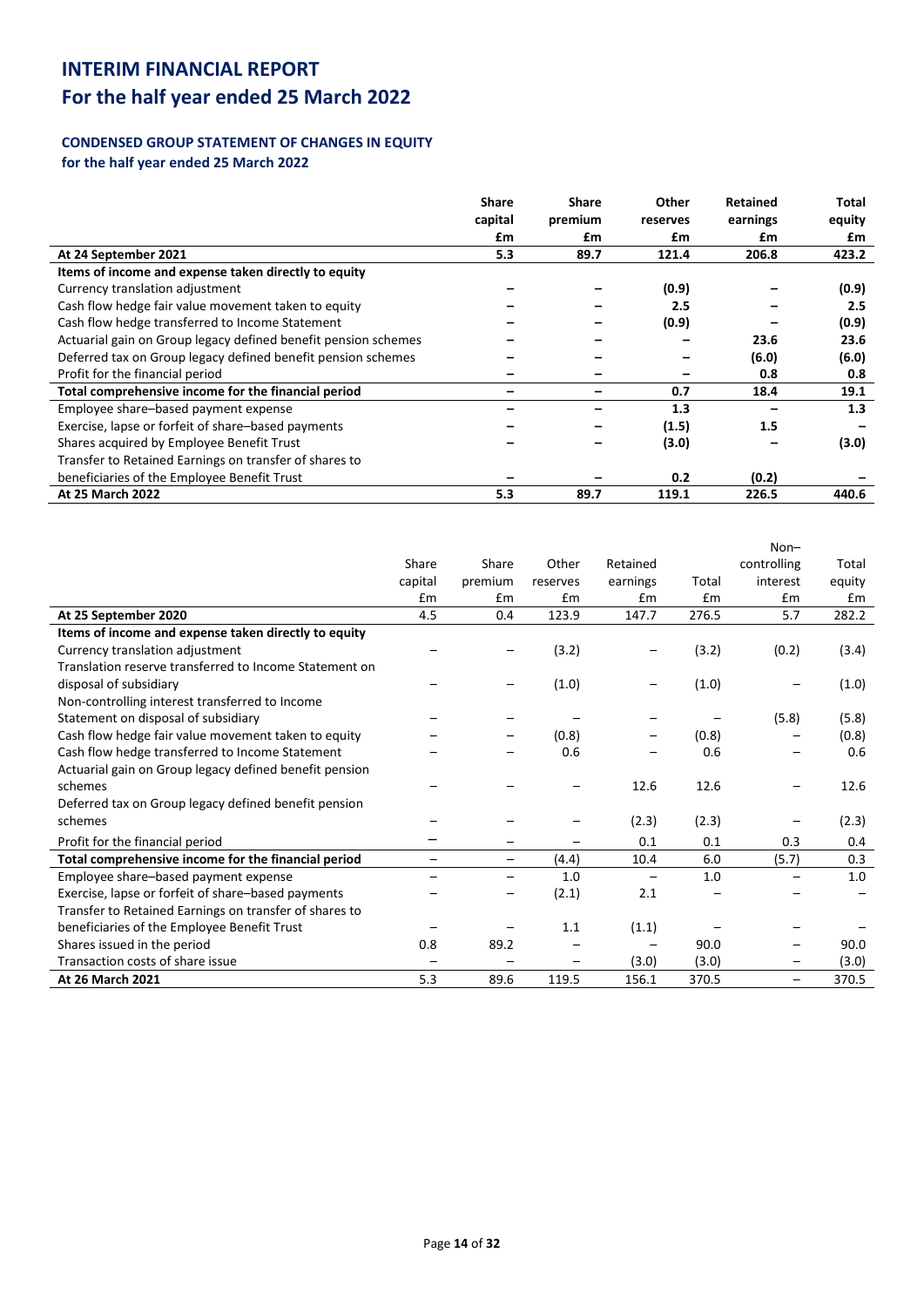## **CONDENSED GROUP STATEMENT OF CHANGES IN EQUITY** *(continued)* **for the half year ended 25 March 2022**

## **OTHER RESERVES**

|                                                        |              |        |                 |                | Foreign     |       |
|--------------------------------------------------------|--------------|--------|-----------------|----------------|-------------|-------|
|                                                        |              |        |                 |                | currency    |       |
|                                                        | <b>Share</b> | Own    | Undenominated   | <b>Hedging</b> | translation |       |
|                                                        | options      | shares | capital reserve | reserve        | reserve     | Total |
|                                                        | £m           | £m     | £m              | £m             | £m          | £m    |
| At 24 September 2021                                   | 3.6          | (1.8)  | 120.4           | 1.2            | (2.0)       | 121.4 |
| Items of income and expense taken directly to equity   |              |        |                 |                |             |       |
| Currency translation adjustment                        |              |        |                 |                | (0.9)       | (0.9) |
| Cash flow hedge fair value movement taken to equity    |              |        |                 | 2.5            |             | 2.5   |
| Cash flow hedge transferred to Income Statement        |              |        | -               | (0.9)          | -           | (0.9) |
| Total comprehensive income for the financial period    |              |        |                 | 1.6            | (0.9)       | 0.7   |
| Employee share-based payment expense                   | 1.3          |        |                 |                |             | 1.3   |
| Exercise, lapse or forfeit of share-based payments     | (1.5)        |        |                 |                |             | (1.5) |
| Shares acquired by Employee Benefit Trust              |              | (3.0)  |                 |                | -           | (3.0) |
| Transfer to Retained Earnings on transfer of shares to |              |        |                 |                |             |       |
| beneficiaries of the Employee Benefit Trust            |              | 0.2    |                 |                |             | 0.2   |
| <b>At 25 March 2022</b>                                | 3.4          | (4.6)  | 120.4           | 2.8            | (2.9)       | 119.1 |

|                                                        |         |        |                 |         | Foreign     |       |
|--------------------------------------------------------|---------|--------|-----------------|---------|-------------|-------|
|                                                        |         |        |                 |         | currency    |       |
|                                                        | Share   | Own    | Undenominated   | Hedging | translation |       |
|                                                        | options | shares | capital reserve | reserve | reserve     | Total |
|                                                        | £m      | Em     | £m              | £m      | £m          | £m    |
| At 25 September 2020                                   | 3.9     | (2.9)  | 120.4           | 0.5     | 2.0         | 123.9 |
| Items of income and expense taken directly to equity   |         |        |                 |         |             |       |
| Currency translation adjustment                        |         |        |                 |         | (3.2)       | (3.2) |
| Translation reserve transferred to Income Statement on |         |        |                 |         |             |       |
| disposal of subsidiary                                 |         |        |                 |         | (1.0)       | (1.0) |
| Cash flow hedge fair value movement taken to equity    |         |        |                 | (0.8)   |             | (0.8) |
| Cash flow hedge transferred to Income Statement        |         |        |                 | 0.6     |             | 0.6   |
| Total comprehensive income for the financial period    |         |        |                 | (0.2)   | (4.2)       | (4.4) |
| Employee share-based payment expense                   | 1.0     |        |                 |         |             | 1.0   |
| Exercise, lapse or forfeit of share-based payments     | (2.1)   |        |                 |         |             | (2.1) |
| Transfer to Retained Earnings on transfer of shares to |         |        |                 |         |             |       |
| beneficiaries of the Employee Benefit Trust            |         | 1.1    |                 |         |             | 1.1   |
| At 26 March 2021                                       | 2.8     | (1.8)  | 120.4           | 0.3     | (2.2)       | 119.5 |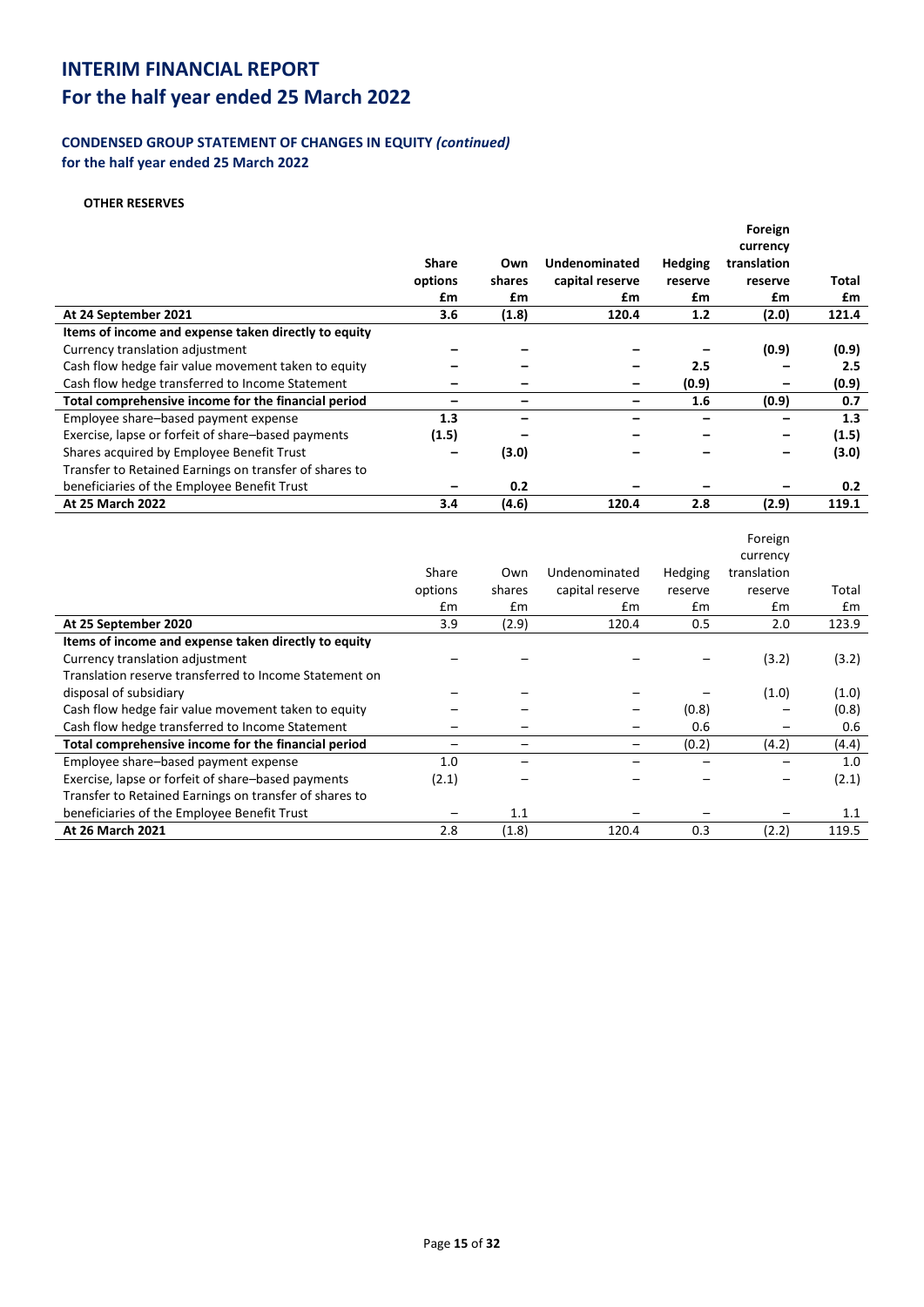# **For the half year ended 25 March 2022**

### **NOTES TO THE CONDENSED GROUP FINANCIAL STATEMENTS**

### **1. Basis of preparation**

The Condensed Group Financial Statements of Greencore Group Plc (the 'Group'), which are presented in sterling and expressed in millions, unless otherwise indicated, have been prepared as at, and for the 26 week period ended 25 March 2022, and have been prepared in accordance with the Disclosure Guidance and Transparency Rules of the Financial Conduct Authority ('FCA') and IAS 34 *Interim Financial Reporting* as adopted by the European Union.

These Condensed Group Financial Statements do not comprise statutory accounts within the meaning of Section 340 of the Companies Act 2014. The Condensed Group Financial Statement for the year ended 24 September 2021 represents an abbreviated version of the Group Financial Statements for that year. Those financial statements, upon which the auditor issued an unqualified audit report and did not include a reference to any matters to which the auditor drew attention by way of emphasis without qualifying the report, have been filed with the Registrar of Companies.

### **Going concern**

The Directors, after making enquiries, have a reasonable expectation that the Group has adequate resources to continue operating as a going concern for the foreseeable future.

In the current period, the Group's performance continued to be impacted by COVID-19. This was particularly evident during the winter with restrictions in place and additional absenteeism through colleagues contracting the Omicron COVID-19 variant. As the UK began to ease restrictions in Q2 FY22, consumer demand has continued to respond positively versus FY21. Although we expect to see continued recovery, the Group continues to operate in a complex trading environment linked to ongoing challenges with inflation, disruption within the supply chain and economic factors linked to the ongoing conflict in Ukraine.

Accordingly, the Directors have considered a number of scenarios for the next 18 months from the half year end date. These scenarios consider the potential impact of inflation on consumer spending, along with consideration of inflation under recovery, supply chain disruption and further restrictions arising from COVID-19. The impact on revenue, profit and cashflow are modelled, including the consequential impact on working capital.

The Group is satisfied that there is sufficient headroom in the financial covenants under current facilities under each scenario.

The scenarios assumed by the Group are as follows:

- A base case assuming internally approved forecast and strategic plans;
- A downside scenario which assesses the potential impact of inflation on consumer spending and corresponding impact on revenue with a 5% reduction in total sales, along with inflation under recovery of 15%, supply chain disruption and further restrictions arising from COVID-19; and
- A severe downside scenario which includes the further impact of inflation under recovery by 25%, along with a further reduction in sales by 12.5% to reflect the impact of supply chain disruption and further labour challenges.

In each scenario, the Group would employ mitigants within its control, which would include a reduction in non-business critical capital projects and other discretionary cash flow items.

The Group retained financial strength and flexibility at H1 FY22, with cash and undrawn committed bank facilities of £349.5m at 25 March 2022 (March 2021: £302.0m).

Based on these scenarios and the resources available to the Group, the directors believe the Group has sufficient liquidity to manage through a range of different cashflow scenarios over the next 18 months from the half year end date. If the Group were not to achieve these scenarios, the Group would consider further engagement with lenders. Accordingly, the directors adopt the going concern basis in preparing these Condensed Group Financial Statements.

### **Accounting Policies**

The accounting policies and methods of computation adopted in the preparation of the Condensed Group Financial Statements are consistent with those applied in the Annual Report for the financial year ended 24 September 2021 and are as set out in those financial statements.

The following amendments to IFRS became effective during the period but did not result in material changes to the Condensed Group Financial Statements:

• Interest Rate Benchmark Reform – Phase 2 (amendments to IFRS 9, IAS 39, IFRS 7, IFRS 4 and IAS 16)

The Group has not yet applied certain new standards, amendments and interpretations to existing standards that have been issued but are not yet effective. They are either not expected to have a material impact on the Condensed Group Financial Statements or they are currently not relevant for the Group.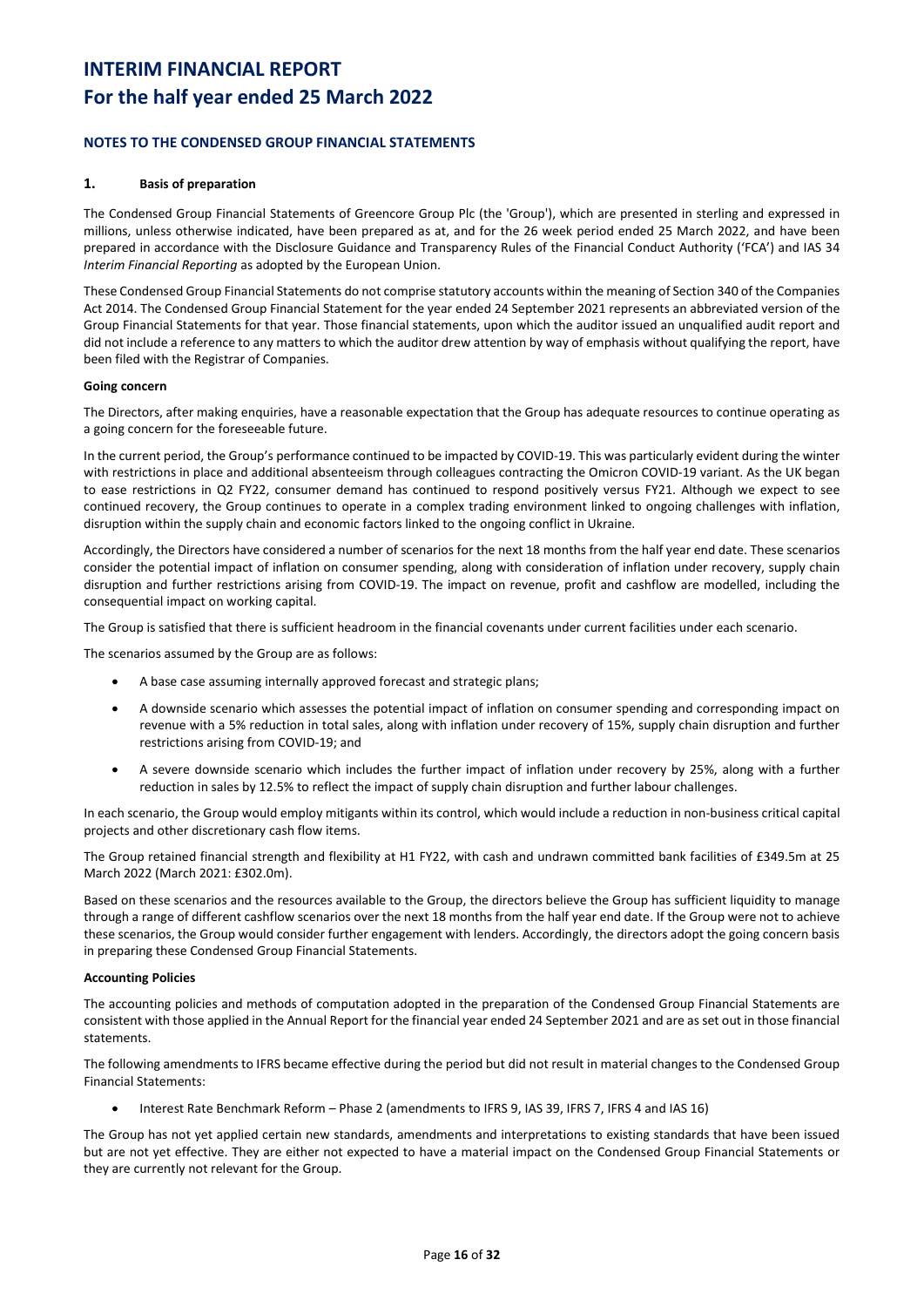# **For the half year ended 25 March 2022**

## **NOTES TO THE CONDENSED GROUP FINANCIAL STATEMENTS**

### **1. Basis of Preparation (continued)**

### **Critical Accounting Estimates and Judgements**

The preparation of the Condensed Group Financial Statements requires management to make certain estimates, assumptions and judgements that affect the application of accounting policies and the reported amount of assets, liabilities, income and expenses. Changes in accounting estimates may be necessary if there are changes in circumstances on which the estimate was based or as a result of new information or more experience. Such changes are reflected in the period in which the estimate was revised. Estimates, underlying assumptions and judgements are reviewed on an ongoing basis.

### **2. Segment Information**

Convenience Foods UK and Ireland is the Group's operating segment, which represents its reporting segment. This reflects the Group's organisational structure and the nature of the financial information reported to and assessed by the Chief Operating Decision Maker ('CODM') as defined by IFRS 8 *Operating Segments*. The CODM has been identified as the Group's Executive Chair, Deputy Chief Executive Officer and Chief Financial Officer. The segment incorporates many UK convenience food categories including sandwiches, salads, sushi, chilled snacking, chilled ready meals, chilled soups and sauces, chilled quiche, ambient sauces and pickles and frozen Yorkshire Puddings as well as the Irish ingredients trading business.

|                                                                                      | <b>Convenience Foods UK and Ireland</b> |           |  |
|--------------------------------------------------------------------------------------|-----------------------------------------|-----------|--|
|                                                                                      | Half year                               | Half year |  |
|                                                                                      | 2022                                    | 2021      |  |
|                                                                                      | £m                                      | £m        |  |
| Revenue                                                                              | 770.8                                   | 577.1     |  |
| Group operating profit before acquisition related amortisation and exceptional items | 17.2                                    | 0.2       |  |
| Amortisation of acquisition related intangible assets                                | (2.0)                                   | (2.0)     |  |
| Group operating profit/(loss) (pre-exceptional)                                      | 15.2                                    | (1.8)     |  |
| Finance income                                                                       |                                         | 0.4       |  |
| Finance costs                                                                        | (6.2)                                   | (10.1)    |  |
| Exceptional items (pre-taxation)                                                     | (8.0)                                   | 9.7       |  |
| Taxation                                                                             | (0.2)                                   | 2.2       |  |
| Profit for the period                                                                | 0.8                                     | 0.4       |  |

The following table disaggregates revenue by product categories in the Convenience Foods UK and Ireland reporting segment.

|                                                    | Half year<br>2022 | Half year<br>2021 |
|----------------------------------------------------|-------------------|-------------------|
|                                                    | £m                | £m                |
| Revenue                                            |                   |                   |
| Food to go categories                              | 502.1             | 339.2             |
| Other convenience categories                       | 268.7             | 237.9             |
| Total revenue for Convenience Foods UK and Ireland | 770.8             | 577.1             |

Food to go categories include sandwiches, salads, sushi and chilled snacking while the other convenience categories include chilled ready meals, chilled soups and sauces, chilled quiche, ambient sauces and pickles, and frozen Yorkshire Puddings as well as the Irish ingredients trading business.

### **3. Seasonality**

The Group's convenience foods portfolio is seasonal in nature with the Group's business being weighted towards the second half of the year and this is in line with the Group's expectation for FY22. This weighting is primarily driven by weather and seasonal buying patterns. In the prior year, the weighting of revenue towards the second half of the year was accentuated by the easing of lockdown restrictions relating to COVID-19.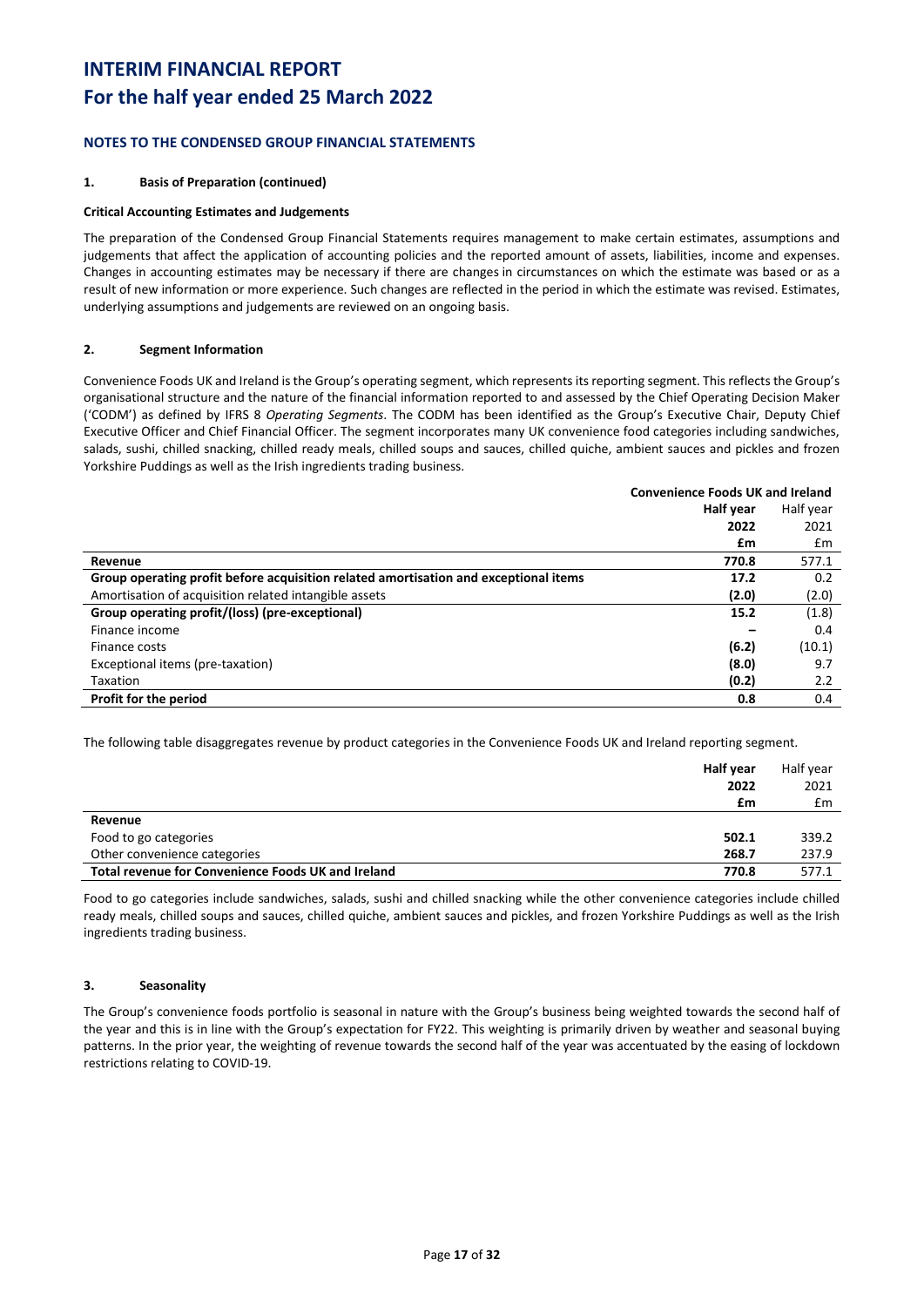# **For the half year ended 25 March 2022**

### **NOTES TO THE CONDENSED GROUP FINANCIAL STATEMENTS**

### **4. Operating costs, net**

| <b>Half Year</b>                                      | <b>Half Year</b> |
|-------------------------------------------------------|------------------|
| 2022                                                  | 2021             |
| £m                                                    | $\mathsf{fm}$    |
| (179.8)<br>Administrative expenses                    | (155.1)          |
| (31.2)<br>Distribution costs                          | (23.7)           |
| (1.4)<br>Other operating costs                        | (5.1)            |
| (212.4)<br>Total operating costs pre-exceptional, net | (183.9)          |
| Exceptional items (Note 5)<br>(8.0)                   | 5.7              |
| (220.4)<br>Total operating costs, net                 | (178.2)          |

During H1 22, the Group experienced a cyber security incident which resulted in business disruption. The Group responded proactively, following a robust governance process for restoring the IT systems and applications used by the business in a secure manner. All systems were fully and securely restored and all relevant authorities in each principal jurisdiction, being the UK and Ireland, were notified in relation to the incident. The Group has recognised net costs of £2.6m in connection with the incident at H1 FY22 (H1 FY21: £nil).

In the current period, the Group has recognised costs relating to research and development of £3.4m (H1 21: £3.6m).

In the prior period, the Group furloughed a number of employees across the its sites for varying periods of time, availing of the Coronavirus Job Retention Scheme and received amounts of £8.7m, part of which had been recognised within operating costs above. There was no similar claim made or recognised in the current period.

### **5. Exceptional Items**

| 2021<br>2022<br>$\mathsf{fm}$<br>£m<br>(8.0)<br>(a)<br>Reorganisation costs<br>Profit on disposal of Molasses trading businesses<br>(b)<br>11.3<br>Defined benefit pension schemes restructuring<br>(2.6)<br>(c)<br>Legacy businesses provisions<br>(d)<br>1.0<br>-<br>(8.0)<br>9.7<br>Tax credit on exceptional items<br>0.2<br>1.5 |                                | <b>Half Year</b> | Half Year |
|--------------------------------------------------------------------------------------------------------------------------------------------------------------------------------------------------------------------------------------------------------------------------------------------------------------------------------------|--------------------------------|------------------|-----------|
|                                                                                                                                                                                                                                                                                                                                      |                                |                  |           |
|                                                                                                                                                                                                                                                                                                                                      |                                |                  |           |
|                                                                                                                                                                                                                                                                                                                                      |                                |                  |           |
|                                                                                                                                                                                                                                                                                                                                      |                                |                  |           |
|                                                                                                                                                                                                                                                                                                                                      |                                |                  |           |
|                                                                                                                                                                                                                                                                                                                                      |                                |                  |           |
|                                                                                                                                                                                                                                                                                                                                      |                                |                  |           |
|                                                                                                                                                                                                                                                                                                                                      |                                |                  |           |
|                                                                                                                                                                                                                                                                                                                                      | <b>Total exceptional items</b> | (6.5)            | 9.9       |

### **(a) Reorganisation costs**

In the current period, the Group commenced a Better Greencore programme which is to support revitalisation of its Excellence cost efficiency programmes and unlock further cost efficiencies by reducing organisational complexity. The Group recognised a charge of £8.0m in respect of work carried out to H1 22.

### **(b) Profit on disposal of Molasses trading businesses**

In the prior period, the Group completed the disposal of its interest in the Molasses trading businesses recognising a profit on disposal of £7.3m for Premier Molasses Company Limited within operating profit, and £4.0m for United Molasses (Ireland) Limited, which has been recognised within profit on disposal of associates.

### **(c) Defined benefit pension schemes restructuring**

During the prior period, the Group reached an agreement with the Trustees of its three Irish legacy defined benefit pension schemes to wind up the two smaller schemes and transfer deferred beneficiaries to the larger scheme. The Group recognised a charge of £2.6m for the settlement charge and costs associated with the restructure.

### **(d) Legacy businesses provisions**

In the prior period, the Group recognised a net credit of £1.0m relating to legacy provisions on discontinued operations.

### **Cash Flow on Exceptional Items**

The total net cash outflow during the period in respect of operating activities exceptional items was £0.3m (H1 FY21: £2.4m), all of which was in respect of prior year exceptional charges.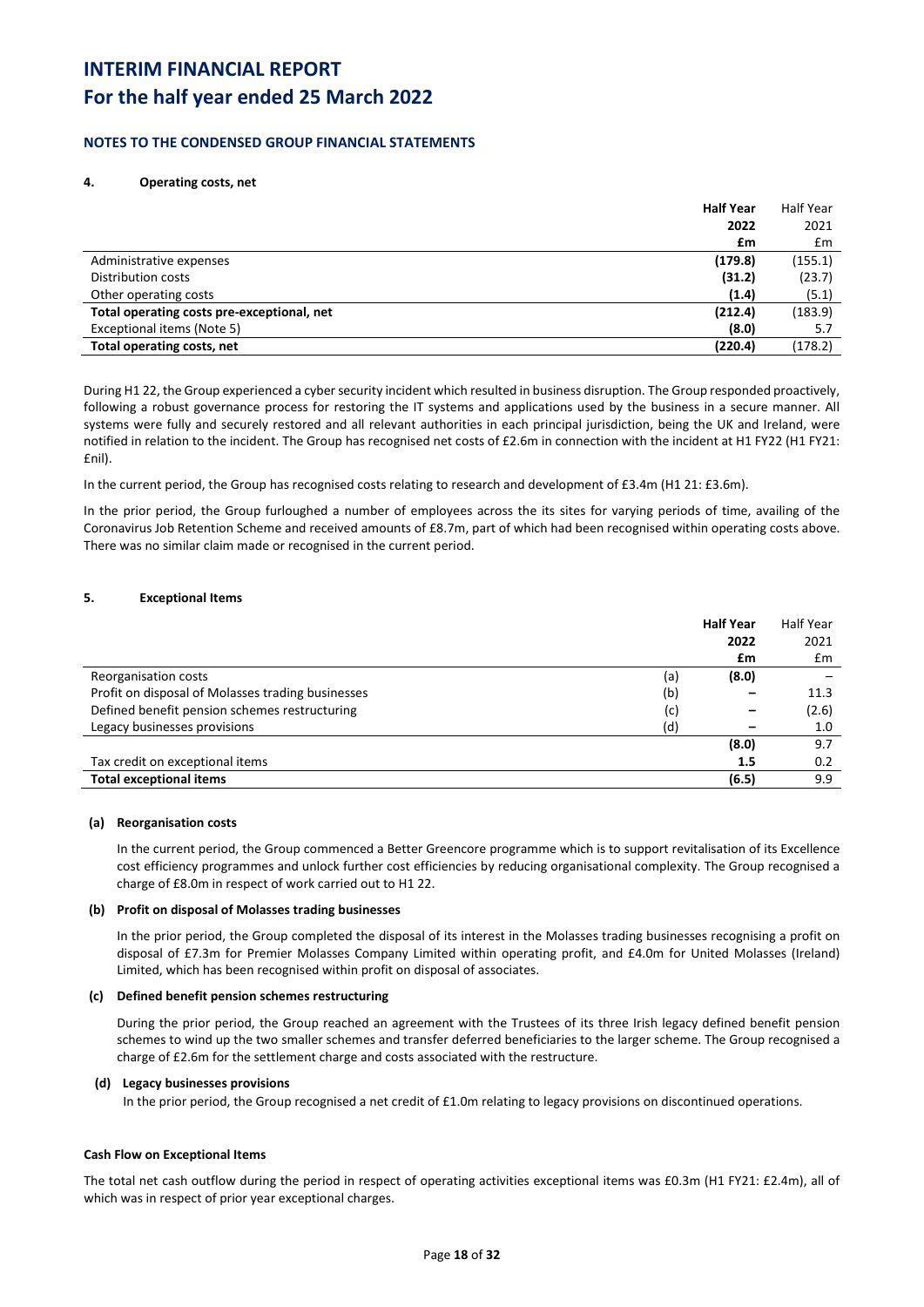## **For the half year ended 25 March 2022**

### **NOTES TO THE CONDENSED GROUP FINANCIAL STATEMENTS**

### **6. Finance income and finance costs**

|                                                                                                       | Half year | Half year |
|-------------------------------------------------------------------------------------------------------|-----------|-----------|
|                                                                                                       | 2022      | 2021      |
|                                                                                                       | £m        | £m        |
| <b>Finance income</b>                                                                                 |           |           |
| Foreign exchange on inter-company and external balances where hedge accounting is not applied         |           | 0.4       |
| <b>Total finance income</b>                                                                           |           | 0.4       |
|                                                                                                       |           |           |
| <b>Finance costs</b>                                                                                  |           |           |
| Net finance costs on interest bearing cash and cash equivalents, borrowings and other financing costs | (4.9)     | (7.4)     |
| Interest on lease obligations                                                                         | (0.6)     | (0.7)     |
| Net pension financing charge                                                                          | (0.6)     | (0.9)     |
| Change in fair value of derivatives and related debt adjustments                                      | 0.4       | (1.1)     |
| Foreign exchange on inter-company and external balances where hedge accounting is not applied         | (0.5)     |           |
| <b>Total finance expense</b>                                                                          | (6.2)     | (10.1)    |

### **7. Taxation**

Interim period tax is accrued using the tax rate that is estimated to be applicable to expected total annual earnings in the financial year based on tax rates that were enacted or substantively enacted for the period ended 25 March 2022.

The effective tax rate applicable for the period ended 25 March 2022 is 19%, which reflects the impact of the increasing corporation tax rates in the UK.

### **8. Dividends Paid and Proposed**

There were no dividends paid in the current or prior period.

The Group intends to recommence value return to shareholders of up to £50m over the next two years, initially in the form of a share buyback programme and consistent with the Group's capital management policy.

### **9. Earnings per Ordinary Share**

During the period, the Group introduced a new share ownership scheme for all colleagues which resulted in a purchase of own shares from the market of 2,180,216 Ordinary Shares at a total cost of £3.0m, which have been put into an Employee Benefit Trust. The effect of the purchase of own shares on the weighted average number of Ordinary Shares was a reduction of 893,531 shares, which forms part of the 1.8m shares included within the denominator calculation below.

### **Numerator for earnings per share calculations**

|                                                      | <b>Half year</b> | Half vear |
|------------------------------------------------------|------------------|-----------|
|                                                      | 2022             | 2021      |
|                                                      | £m               | £m        |
| Profit attributable to equity holders of the Company | 0.8              |           |
|                                                      |                  |           |

### **Denominator for earnings per share calculations**

|                                                                           | Half year   | Half year |
|---------------------------------------------------------------------------|-------------|-----------|
|                                                                           | 2022        | 2021      |
|                                                                           | <b>'000</b> | '000      |
| Shares in issue at the beginning of the period                            | 526,547     | 446,157   |
| Effect of shares held by Employee Benefit Trust                           | (1,797)     | (1,243)   |
| Effect of shares issued in equity raising in the period                   |             | 53,132    |
| Effect of shares issued in the period                                     | 6           |           |
| Weighted average number of Ordinary Shares in issue during the period     | 524,756     | 498,048   |
| Dilutive effect of share schemes                                          | 782         | 152       |
| Weighted average number of Ordinary Shares for diluted earnings per share | 525,538     | 498,200   |

A total of 14,414,349 (2021: 19,394,264) unvested shares were excluded from the diluted earnings per share calculation as they were either antidilutive or contingently issuable Ordinary Shares which had not satisfied the performance conditions attaching at 25 March 2022.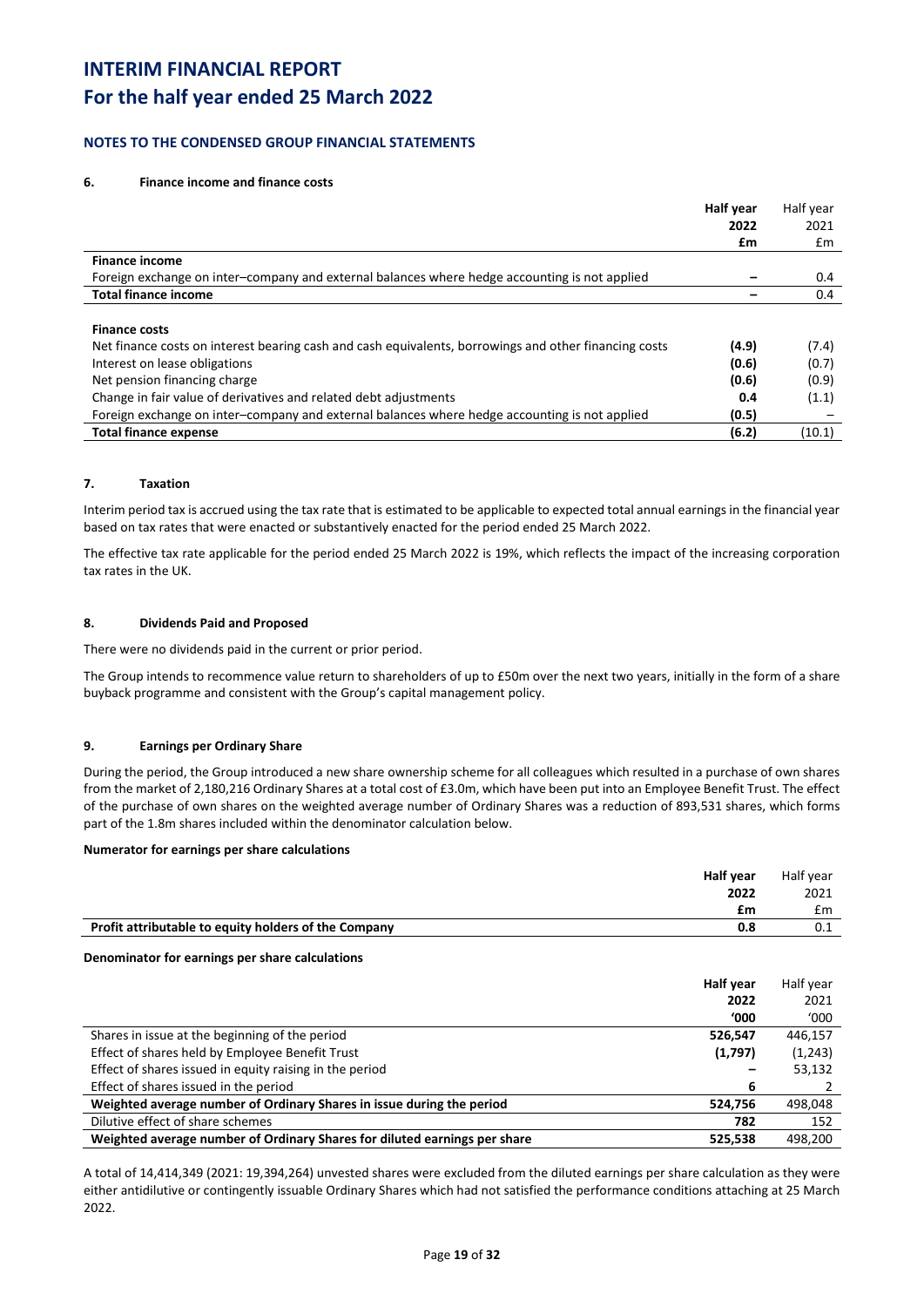# **For the half year ended 25 March 2022**

### **NOTES TO THE CONDENSED GROUP FINANCIAL STATEMENTS**

### **9. Earnings per Ordinary Share (continued)**

**Earnings per Share Calculations**

|                                          | Half year | Half vear |
|------------------------------------------|-----------|-----------|
|                                          | 2022      | 2021      |
|                                          | pence     | pence     |
| <b>Basic earnings per Ordinary Share</b> | 0.2       | 0.0       |
| Diluted earnings per Ordinary Share      | 0.2       | 0.0       |

### **10. Goodwill and Intangible Assets, Property, Plant and Equipment, Right-of-use assets, Investment Property and Capital Expenditure Commitments**

During the six-month period to 25 March 2022, the Group made £21.0m of additions to property, plant and equipment and intangible assets through ongoing capital expenditure. A total depreciation and amortisation charge of £20.9m was recognised, £0.4m of assets were impaired and an FX loss of £0.1m was incurred. In addition, the Group made £2.7m of additions to right-of-use assets while £0.6m were disposed of. A depreciation charge of £7.7m was recognised on right-of-use assets in the period.

During the prior six-month period to 26 March 2021, the Group made £15.8m of additions to property, plant and equipment and intangible assets through ongoing capital expenditure. A total depreciation and amortisation charge of £21.1m was recognised, £0.1m of assets were disposed of, £0.4m of assets were impaired and an FX loss of £0.4m was incurred, including £0.2m FX loss on investment property. In addition, the Group made £8.8m of additions to right-of-use assets and £0.6m of assets were disposed of. A depreciation charge of £7.2m was recognised on right-of-use assets in the period.

At 25 March 2022, the Group had capital expenditure commitments that had been contracted but not yet provided for amounting to £20.0m (H1 21: £13.8m).

### **11. Cash and cash equivalents and bank overdrafts**

For the purposes of the Condensed Group Cash Flow Statement, cash and cash equivalents and bank overdrafts are presented net as follows:

|                                                     | March  | September | March  |
|-----------------------------------------------------|--------|-----------|--------|
|                                                     | 2022   | 2021      | 2021   |
|                                                     | £m     | £m        | £m     |
| Cash at bank and in hand                            | 82.3   | 119.1     | 48.4   |
| Bank overdraft (Note 12)                            | (32.8) | (45.5)    | (31.4) |
| Total cash and cash equivalents and bank overdrafts | 49.5   | 73.6      | 17.0   |

### **12. Borrowings and Derivatives**

|                                     | March   | September | March   |
|-------------------------------------|---------|-----------|---------|
|                                     | 2022    | 2021      | 2021    |
|                                     | £m      | £m        | £m      |
| Current                             |         |           |         |
| <b>Bank overdrafts</b>              | (32.8)  | (45.5)    | (31.4)  |
| <b>Private Placement Notes</b>      |         | (47.6)    | (47.6)  |
| <b>Total current borrowings</b>     | (32.8)  | (93.1)    | (79.0)  |
| Non-current                         |         |           |         |
| <b>Bank borrowings</b>              | (208.4) | (150.1)   | (181.7) |
| <b>Private Placement Notes</b>      | (60.4)  | (59.0)    | (59.0)  |
| <b>Total non-current borrowings</b> | (268.8) | (209.1)   | (240.7) |
| <b>Total borrowings</b>             | (301.6) | (302.2)   | (319.7) |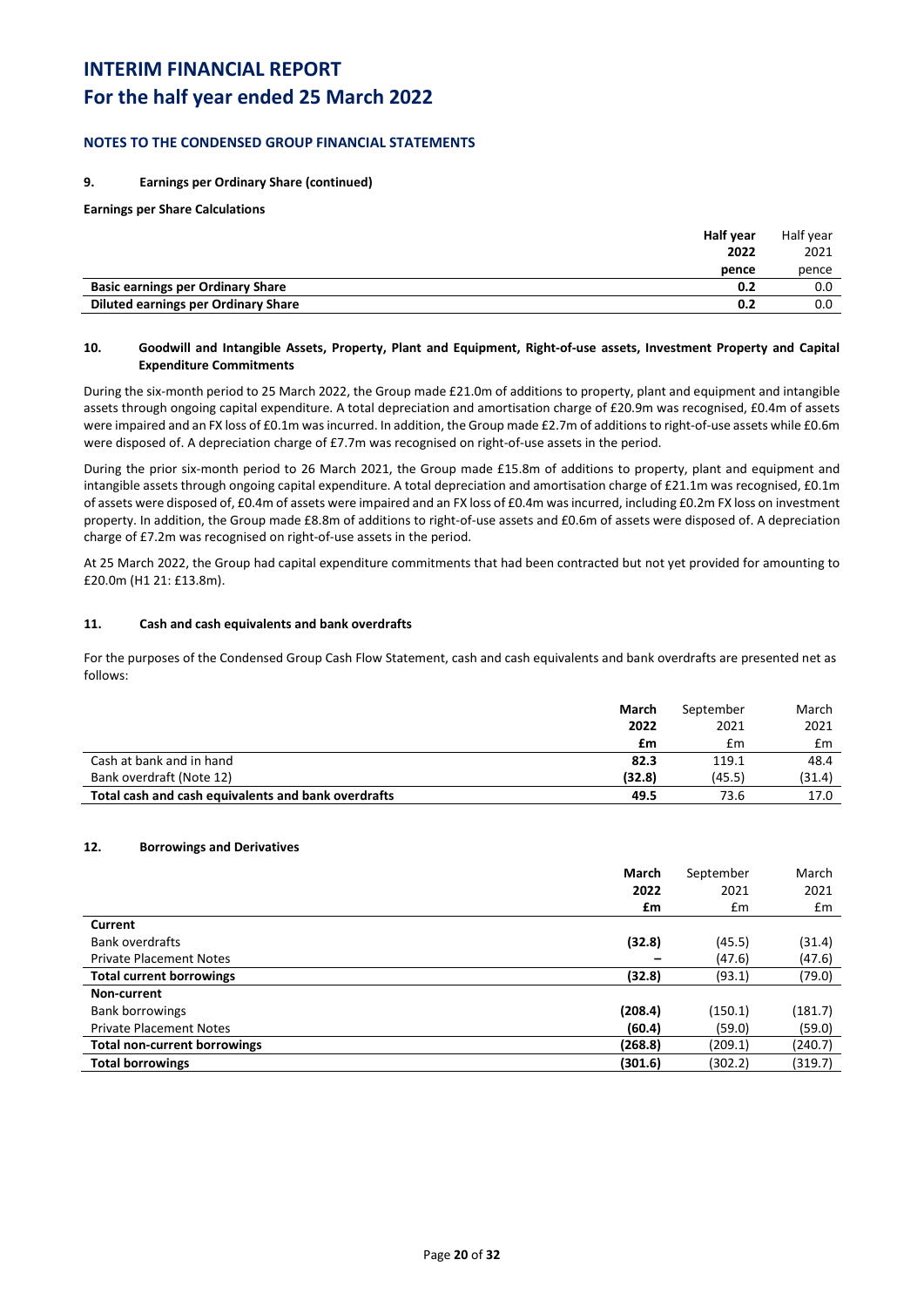# **For the half year ended 25 March 2022**

### **NOTES TO THE CONDENSED GROUP FINANCIAL STATEMENTS**

### **12. Borrowings and Derivatives (continued)**

The maturity profile of the Group's borrowings is as follows:

|                                             | March   | September | March   |
|---------------------------------------------|---------|-----------|---------|
|                                             | 2022    | 2021      | 2021    |
|                                             | £m      | £m        | £m      |
| <b>Borrowings</b>                           |         |           |         |
| Less than one year                          |         | (47.6)    | (47.6)  |
| Between one and two years                   | (64.9)  | (64.6)    |         |
| Between two and five years                  | (203.9) | (144.5)   | (226.1) |
| Over five years                             |         |           | (14.6)  |
| <b>Total borrowings</b>                     | (268.8) | (256.7)   | (288.3) |
| <b>Bank overdrafts</b>                      |         |           |         |
| Less than one year                          | (32.8)  | (45.5)    | (31.4)  |
| <b>Total bank overdrafts</b>                | (32.8)  | (45.5)    | (31.4)  |
| <b>Total borrowings and bank overdrafts</b> | (301.6) | (302.2)   | (319.7) |
|                                             |         |           |         |

### **Bank overdrafts**

Uncommitted facilities undrawn at 25 March 2022 amounted to £10.4m (September 2021: £6.7m).

#### **Bank Borrowings**

The Group's bank borrowings net of finance fees comprised of £208.4m at 25 March 2022 (September 2021: £150.1m) with maturities on drawn borrowings ranging from January 2024 to January 2026. The Group has in place a revolving credit facility of £75m which has not been drawn down and which is scheduled to mature in March 2023. The Group had £300m (September 2021: £360.0m) of undrawn committed bank facilities in respect of which all conditions precedent had been met. In October 2021, the Group drew down on a new £45m term loan which matures in June 2024.

#### **Private Placement Notes**

The Group's outstanding Private Placement Notes net of finance fees comprised of £60.4m (denominated as \$55.9m and £18m) at 25 March 2022 (September 2021: £106.6m, denominated as \$120.9m and £18m). These were issued as fixed rate debt in June 2016 (\$55.9m and £18m) with maturities ranging from June 2023 to June 2026. The Group repaid the \$65m Private Placement Note in full in October 2021.

The Group has swapped the \$55.9m Private Placement Notes from fixed rate US Dollar to fixed rate sterling using cross–currency interest rate swaps. The fixed rate US dollar to fixed rate sterling swaps are designated as cash flow hedges.

#### **Drawn and undrawn borrowings facilities**

The table below sets out the split between drawn and undrawn borrowings amounts as at 25 March 2022:

|                                               |                       | <b>Net</b> |           | Total      |
|-----------------------------------------------|-----------------------|------------|-----------|------------|
|                                               |                       | borrowings | Undrawn & | facilities |
|                                               |                       | Mar-22     | available | available  |
|                                               | <b>Maturity dates</b> | £m         | £m        | £m         |
| Cash and cash equivalents and bank overdrafts |                       | 49.5       | (49.5)    |            |
| Bank Borrowings*                              | Mar-23 $-$ Jan-26     | (210.0)    | (300.0)   | (510.0)    |
| Private Placement Notes*                      | Jun-23 - Jun-26       | (60.4)     | -         | (60.4)     |
| Total                                         |                       | (220.9)    | (349.5)   | (570.4)    |
|                                               |                       |            |           |            |

\*excludes capitalised finance fees

### **Fair Value of financial instruments at amortised cost**

Except as set out below, it is considered that the carrying amounts of financial assets and financial liabilities recognised at amortised cost in the Condensed Group Financial Statements approximate their fair values:

|                                | <b>March 2022</b> |         | September 2021 |         | <b>March 2021</b> |         |
|--------------------------------|-------------------|---------|----------------|---------|-------------------|---------|
|                                | Carrying          | Fair    | Carrying       | Fair    | Carrying          | Fair    |
|                                | amount            | Value   | amount         | Value   | amount            | Value   |
|                                | £m                | £m      | £m             | £m      | £m                | £m      |
| Bank borrowings*               | (208.4)           | (203.4) | (150.1)        | (146.6) | (181.7)           | (183.9) |
| <b>Private Placement Notes</b> | (60.4)            | (60.6)  | (106.6)        | (107.7) | (106.6)           | (111.2) |

\*excludes bank overdrafts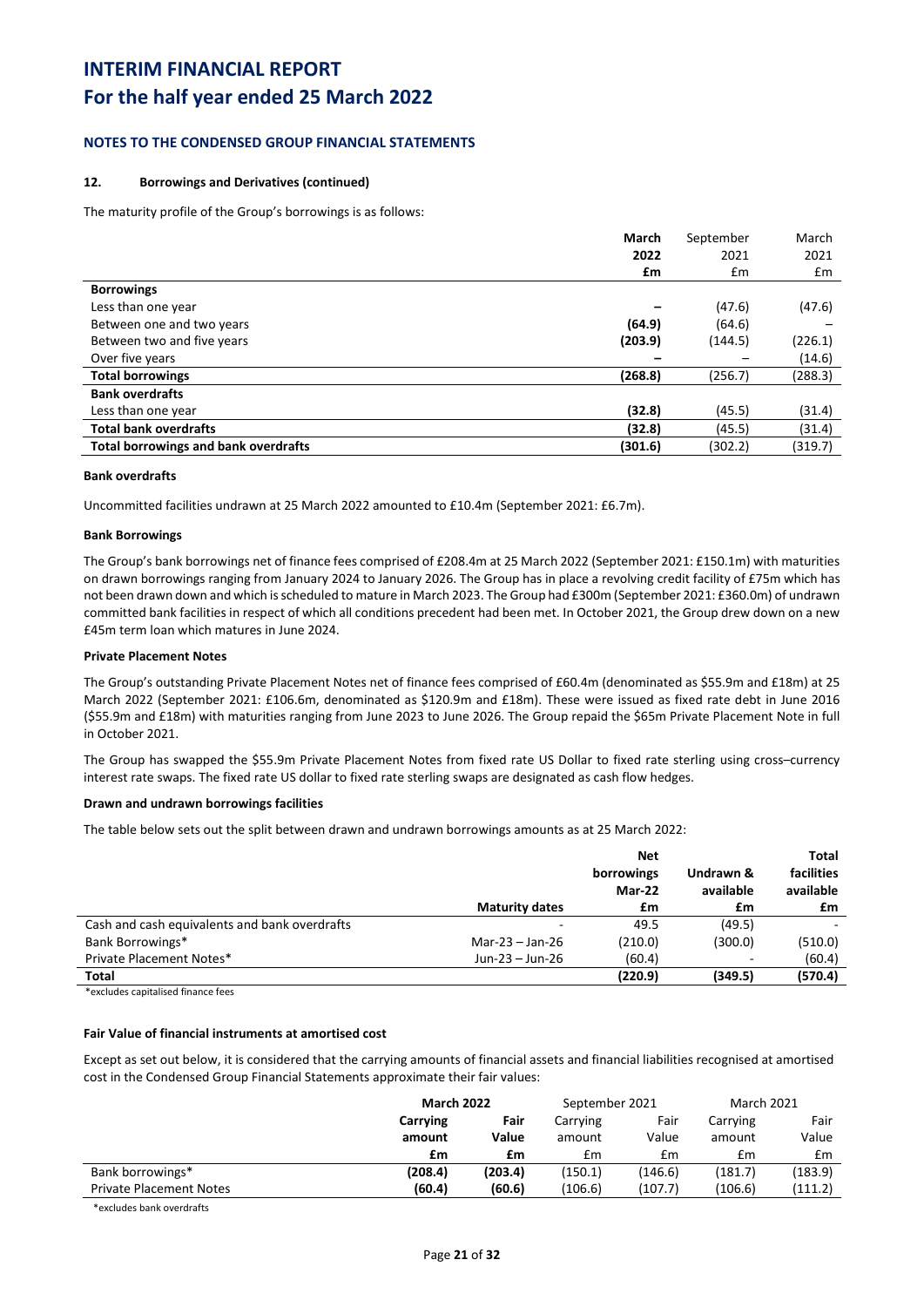# **For the half year ended 25 March 2022**

## **NOTES TO THE CONDENSED GROUP FINANCIAL STATEMENTS**

### **12. Borrowings and Derivatives (continued)**

### **Derivatives Fair value hierarchy – IFRS 13 (level 2 inputs)\*\***

|                                                               | March       | September   | March     |
|---------------------------------------------------------------|-------------|-------------|-----------|
|                                                               | 2022        | 2021        | 2021      |
|                                                               | Level $2**$ | Level $2**$ | Level 2** |
|                                                               | £m          | Em          | £m        |
| Non-current                                                   |             |             |           |
| Assets carried at fair value                                  |             |             |           |
| Interest rate swaps – cash flow hedges                        | 2.5         |             |           |
|                                                               | 2.5         |             |           |
| Non-current                                                   |             |             |           |
| Liabilities carried at fair value                             |             |             |           |
| Interest rate swaps – cash flow hedges                        |             | (0.1)       |           |
| Cross-currency interest rate swaps - cash flow hedges         | (1.8)       | (2.6)       | (3.1)     |
|                                                               | (1.8)       | (2.7)       | (3.1)     |
| Current                                                       |             |             |           |
| Liabilities carried at fair value                             |             |             |           |
| Interest rate swaps – cash flow hedges                        |             | (0.5)       | (1.5)     |
| Cross-currency interest rate swaps - cash flow hedges         |             | (2.1)       | (2.3)     |
| Forward foreign exchange contracts – not designated as hedges | (0.5)       | (0.3)       | (0.4)     |
|                                                               | (0.5)       | (2.9)       | (4.2)     |
| Total                                                         | 0.2         | (5.6)       | (7.3)     |
|                                                               |             |             |           |

\*\* For definition of level 2 inputs please refer to the 2021 Annual Report.

### **13. Provisions**

|                            |       | Half year         |
|----------------------------|-------|-------------------|
|                            |       | <b>March 2022</b> |
|                            |       | £m                |
| At beginning of period     |       | 7.6               |
| Provided in period         |       | 3.0               |
| Utilised in period         |       | (0.2)             |
| At end of period           |       | 10.4              |
|                            |       |                   |
|                            | March | September         |
|                            | 2022  | 2021              |
|                            | £m    | £m                |
| Analysed as:               |       |                   |
| Non-current liabilities    | 5.3   | 5.5               |
| <b>Current liabilities</b> | 5.1   | 2.1               |
|                            | 10.4  | 7.6               |

### **14. Retirement Benefit Obligations**

The Group operates three legacy defined benefit pension schemes in the Republic of Ireland (the Irish schemes) and one legacy defined benefit pension scheme and one legacy defined benefit commitment in the UK (the UK schemes). These are all closed to future accrual and there is an assumption applied in the valuation of the schemes that there will be no discretionary increases in pension payments. The scheme assets are held in separate Trustee administered funds. The Group continues to seek ways to reduce its liabilities through various restructuring initiatives in co-operation with the respective schemes.

In consultation with the independent actuaries to the scheme, the valuation of pension obligations have been updated to reflect current market discount rates, rates of increase in salaries, pension payments and inflation, current market values of investments and actual investment returns.

The Group's retirement benefit obligations moved from a net liability of £46.0m at 25 September 2021 to a net liability of £18.2m at 25 March 2022. This movement was primarily driven by an actuarial gain on liabilities arising from an increase in the discount rates used to value these liabilities. The movement in the discount rate is driven by the corporate bond rate.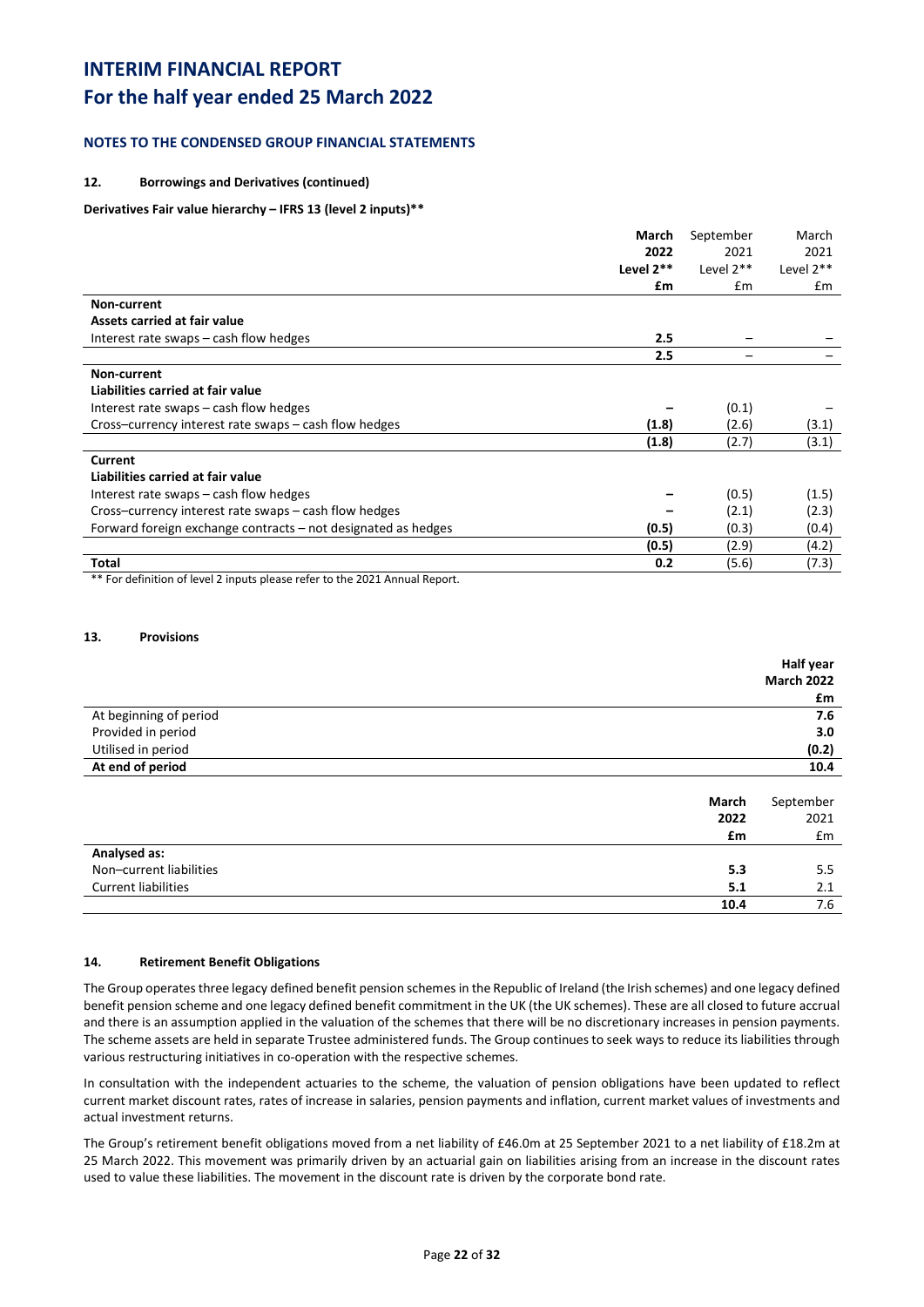# **For the half year ended 25 March 2022**

### **NOTES TO THE CONDENSED GROUP FINANCIAL STATEMENTS**

### **14. Retirement Benefit Obligations (continued)**

The principal actuarial assumptions are as follows:

|                                        | March<br>2022 |                | September<br>2021 |         |
|----------------------------------------|---------------|----------------|-------------------|---------|
|                                        | UΚ            | <b>Ireland</b> | UK                | Ireland |
| Rate of increase in pension payments * | 3.30%         | 0.00%          | 3.35%             | 0.00%   |
| Discount rate                          | 2.85%         | 2.00%          | 1.90%             | 1.13%   |
| Inflation rate                         | 3.65%         | 2.60%          | 3.45%             | 1.80%   |

\* The pension increase rate shown above applies to the majority of the liability base. However there are certain categories within the Group that have an entitlement to pension indexation and this is allowed for in the calculation.

The financial position of the schemes was as follows:

|                                            | <b>March 2022</b> |                |              |         | September 2021 |         |
|--------------------------------------------|-------------------|----------------|--------------|---------|----------------|---------|
|                                            | UK                | Irish          |              | UK      | Irish          |         |
|                                            | <b>Schemes</b>    | <b>Schemes</b> | <b>Total</b> | Schemes | Schemes        | Total   |
|                                            | £m                | £m             | £m           | Em      | £m             | £m      |
| Fair value of plan assets                  | 234.0             | 195.4          | 429.4        | 260.6   | 220.7          | 481.3   |
| Present value of scheme liabilities        | (291.8)           | (155.8)        | (447.6)      | (347.7) | (179.6)        | (527.3) |
| (Deficit)/surplus in schemes               | (57.8)            | 39.6           | (18.2)       | (87.1)  | 41.1           | (46.0)  |
| Deferred tax asset/(liability)             | 14.5              | (5.0)          | 9.5          | 21.8    | (5.1)          | 16.7    |
| Net (liability)/asset at end of the period | (43.3)            | 34.6           | (8.7)        | (65.3)  | 36.0           | (29.3)  |

#### **Presented as:**

| Retirement benefit asset**    | 40.4  | 42.1   |
|-------------------------------|-------|--------|
| Retirement benefit obligation | (58.6 | (88.1) |
| .                             |       |        |

\*\* The value of a net pension benefit asset is the value of any amount the Group reasonably expects to recover by way of a refund of a surplus from the remaining assets of a plan at the end of the plan's life.

#### **Sensitivity of pension liability to judgemental assumptions**

|                   |                                       | Increase/(decrease)   |                |        |  |  |
|-------------------|---------------------------------------|-----------------------|----------------|--------|--|--|
|                   |                                       | in Scheme Liabilities |                |        |  |  |
|                   |                                       | UK                    | <b>Irish</b>   |        |  |  |
| Assumption        | Change in assumption                  | <b>Schemes</b>        | <b>Schemes</b> | Total  |  |  |
| Discount rate     | Increase by 0.5%                      | (24.4)                | (9.5)          | (33.9) |  |  |
|                   | Decrease by 0.5%                      | 27.6                  | 10.1           | 37.7   |  |  |
| Rate of inflation | Increase by 0.5%                      | 18.7                  | 3.7            | 22.4   |  |  |
|                   | Decrease by 0.5%                      | (19.3)                | (3.6)          | (22.9) |  |  |
| Rate of mortality | Members assumed to live 1 year longer | 9.9                   | 4.3            | 14.2   |  |  |

#### **Sensitivity of pension scheme assets to yield movements**

|                       |                      |                | <b>Increase in Scheme Assets</b> |       |  |
|-----------------------|----------------------|----------------|----------------------------------|-------|--|
|                       |                      | UK             | <b>Irish</b>                     |       |  |
| Assumption            | Change in assumption | <b>Schemes</b> | Schemes                          | Total |  |
| Change in bond yields | Decrease by 0.5%     | 23.0           | 8.8                              | 31.8  |  |

### **15. Contingencies**

The Company and certain subsidiaries have given guarantees in respect of borrowings and other obligations arising in the ordinary course of business of the Company and other Group undertakings. The Company and other Group undertakings consider these guarantees to be insurance contracts and account for them as such. The Company treats these guarantee contracts as contingent liabilities until such time as it becomes probable that a payment will be required under such guarantees.

The Group and certain of its subsidiaries continue to be subject to various legal proceedings relating to its current and former activities. Provisions for anticipated settlement costs and associated expenses arising from legal and other disputes are made where a reliable estimate can be made of the probable outcome of the proceedings.

The Group has provided bank guarantees to the Group's insurance providers for an amount of £4.6m (September 2021: £5.8m).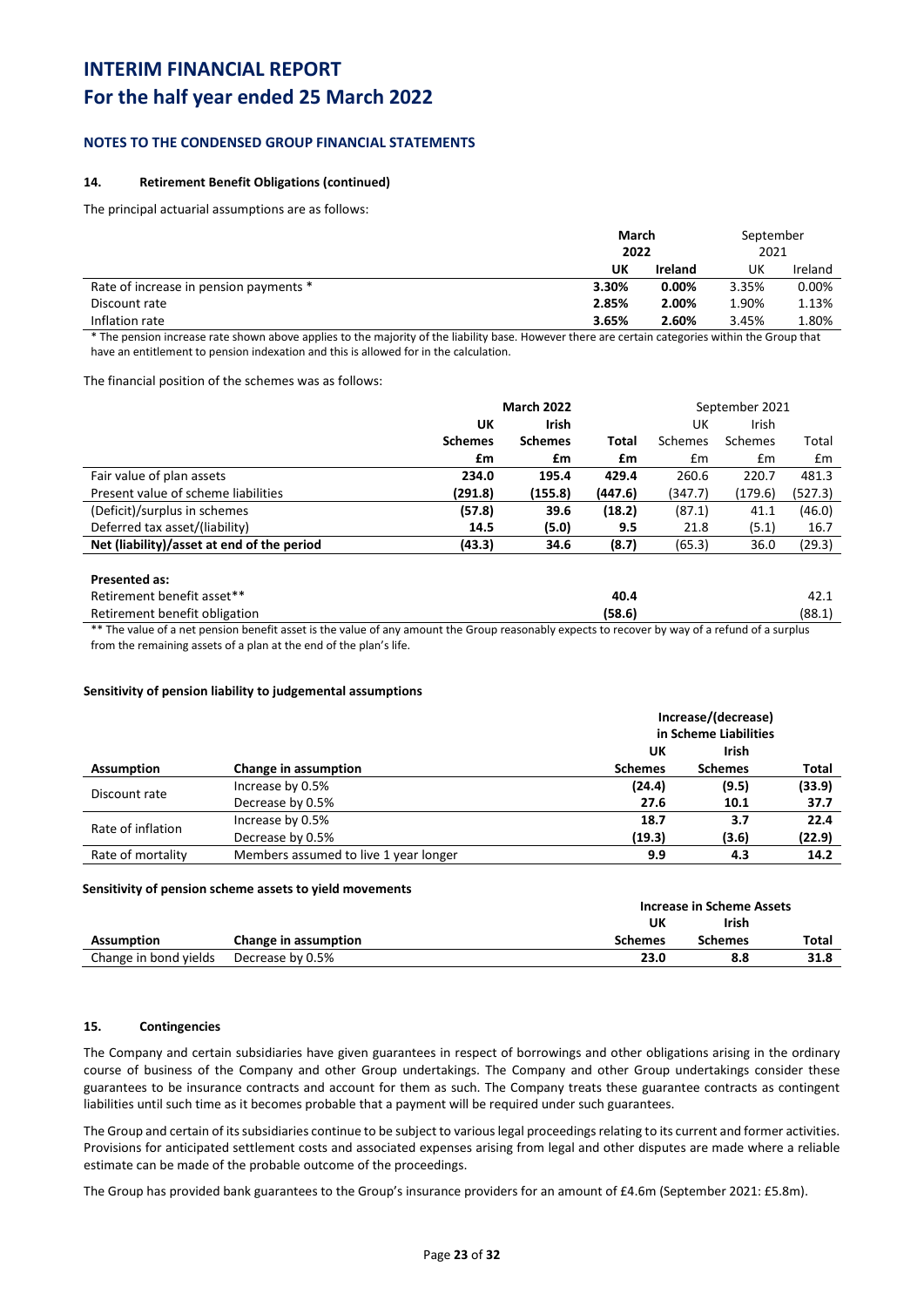## **NOTES TO THE CONDENSED GROUP FINANCIAL STATEMENTS**

### **16. Related party transactions**

There have been no related party transactions or changes in the nature and scale of the related party transactions described in the FY21 Annual Report that could have a material impact on the financial position or performance of the Group in the period ended 25 March 2022.

### **17. Subsequent Events**

### **Appointment of Chief Executive Officer**

On 30 March 2022, Patrick Coveney officially stepped down from his role of Director and Chief Executive Officer. On 13 May 2022 it was announced that Dalton Phillips will take up the position of Chief Executive Officer of the Group on 26 September 2022. Until that time Gary Kennedy and Kevin Moore will continue in their roles as Executive Chairman and Deputy Chief Executive Officer of the Group.

### **18. Information**

Copies of the Interim Financial Report are available for download from the Group's website at www.greencore.com.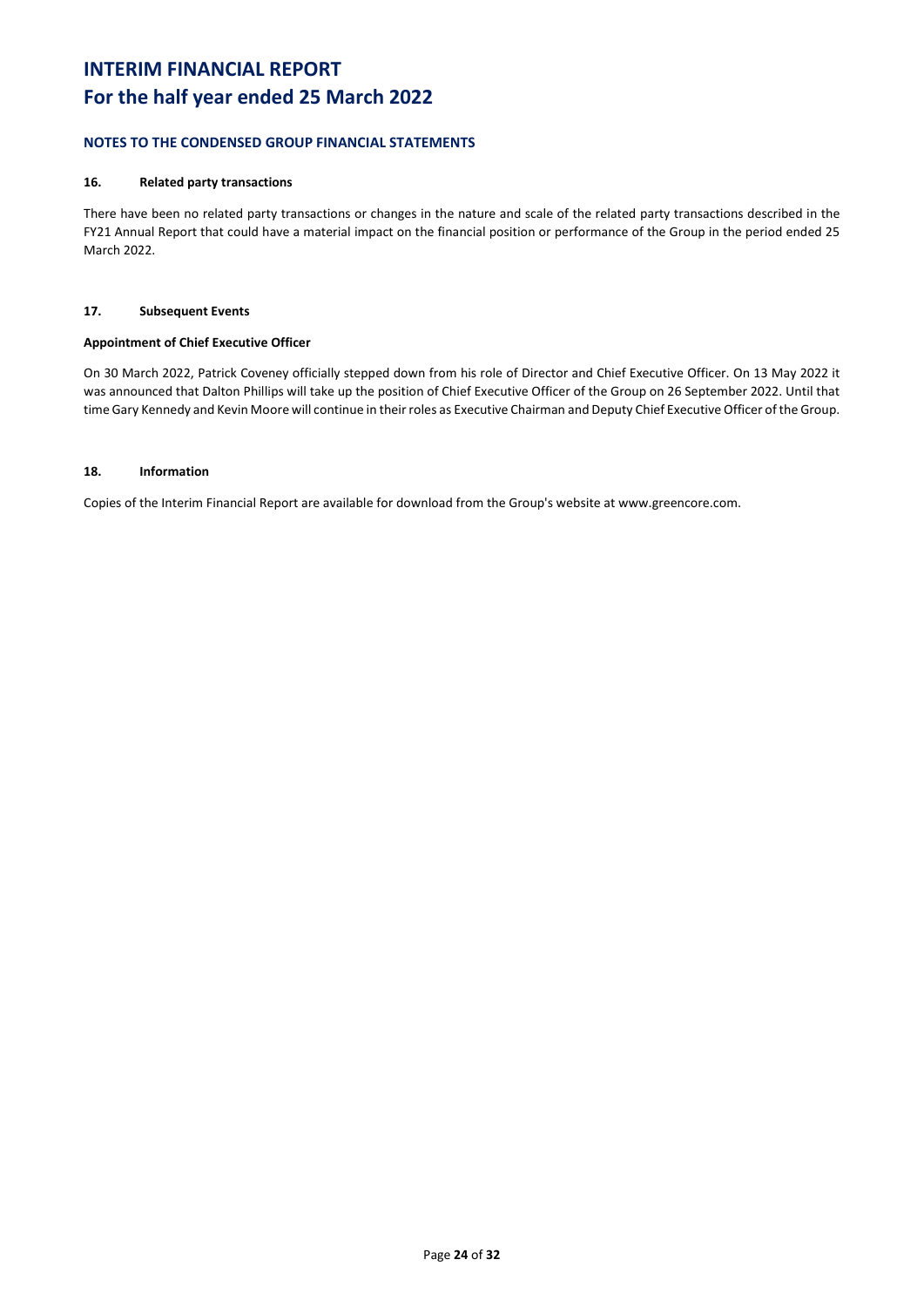## **For the half year ended 25 March 2022**

### **APPENDIX: ALTERNATIVE PERFORMANCE MEASURES**

The Group uses the following Alternative Performance Measures ('APMs') which are non–IFRS measures to monitor the performance of its operations and of the Group as a whole: Pro Forma Sales Growth, Adjusted EBITDA, Adjusted Operating Profit, Adjusted Operating Margin, Adjusted Profit before Tax ('PBT'), Adjusted Earnings, Adjusted Earnings per Share, Maintenance and Strategic Capital Expenditure, Free Cash Flow, Free Cash Flow Conversion, Net Debt, Net Debt excluding lease liabilities and Return on Invested Capital ('ROIC'). There have been no adjustments made to existing APMs being reported. Free Cashflow Conversion in prior periods has been measured and reported on an annual basis at year end only however the below APMs have now included this on a rolling cash flow basis. The APMs used provide a fair review of the development and performance of the business and of the position regarding the financial position, cash flows and financial performance.

### **PRO FORMA REVENUE GROWTH**

### **Pro Forma Revenue Growth (versus FY21)**

The Group uses Pro Forma Revenue Growth as a supplemental measure of its performance. The Group believes that Pro Forma Revenue Growth provides a more accurate guide to underlying revenue performance.

Pro Forma Revenue Growth adjusts reported revenue to reflect the disposal of Premier Molasses Company Limited for the period in FY21 up to the date of disposal. It also presents the revenue on a constant currency basis utilising FY21 FX rates on FY22 reported revenue.

|                              | Half year 2022           |
|------------------------------|--------------------------|
|                              | <b>Convenience Foods</b> |
|                              | UK & Ireland             |
|                              | %                        |
| Reported revenue             | 33.6%                    |
| Impact of disposals          | 1.0%                     |
| Impact of currency           | 0.3%                     |
| Pro Forma Revenue Growth (%) | 34.9%                    |

The table below shows the Pro Forma Revenue split by food to go categories and other convenience categories. This is in line with the disclosure requirements in IFRS 15 *Revenue from Contracts with Customers* requiring revenue to be disaggregated.

|                              | Half year 2022 |                          |
|------------------------------|----------------|--------------------------|
|                              | Food to go     | <b>Other convenience</b> |
|                              | categories     | categories               |
|                              | %              | %                        |
| Reported revenue             | 48.0%          | 12.9%                    |
| Impact of disposals          |                | 2.0%                     |
| Impact of currency           |                | 0.9%                     |
| Pro Forma Revenue Growth (%) | 48.0%          | 15.8%                    |

#### **Pro Forma Revenue Growth (versus FY19)**

Pro Forma Revenue Growth adjusts reported revenue (+9.9%) to reflect the impact of disposals and exits of manufacturing lines (+2.6%), and the acquisition of Freshtime UK Limited in FY19 (-2.9%). It also presents the revenue on a constant currency basis utilising FY19 FX rates on FY22 reported revenue (+0.2%). Total Pro Forma Revenue Growth versus FY19 is 9.8%.

### **ADJUSTED EBITDA, ADJUSTED OPERATING PROFIT AND ADJUSTED OPERATING MARGIN**

Adjusted EBITDA, Adjusted Operating Profit and Adjusted Operating Margin are used by the Group to measure the underlying and ongoing operating performance of each business and of the Group as a whole.

The Group calculates Adjusted Operating Profit as operating profit before acquisition related amortisation and exceptional charges. Adjusted EBITDA is calculated as Adjusted Operating Profit plus depreciation and amortisation of intangible assets. Adjusted Operating Margin is calculated as Adjusted Operating Profit divided by reported revenue.

The following table sets forth a reconciliation from the Group's profit for the financial year to Adjusted Operating Profit, Adjusted EBITDA and Adjusted Operating Margin: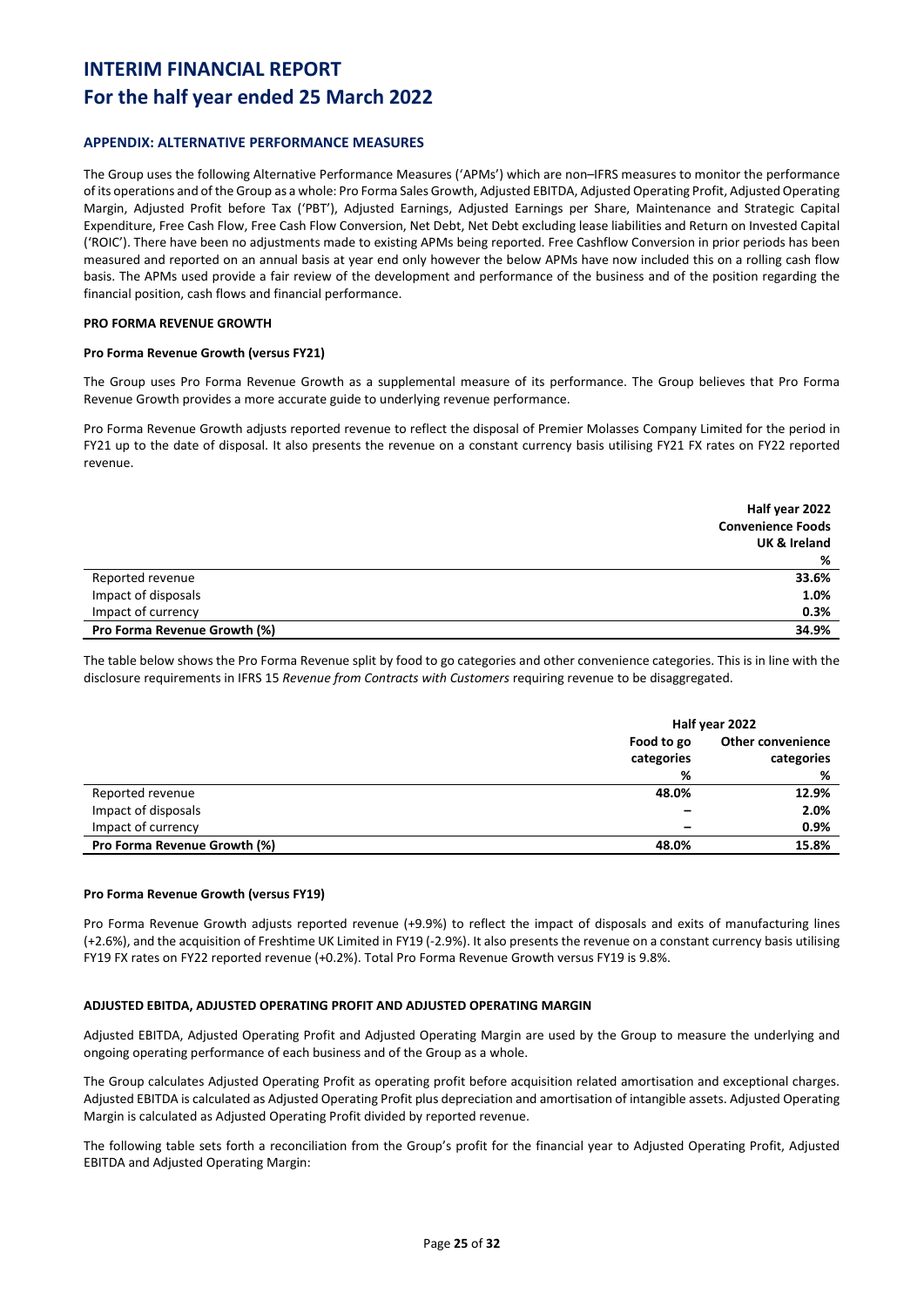## **For the half year ended 25 March 2022**

### **APPENDIX: ALTERNATIVE PERFORMANCE MEASURES**

### **ADJUSTED EBITDA, ADJUSTED OPERATING PROFIT AND ADJUSTED OPERATING MARGIN (continued)**

|                                                 | <b>Half Year</b> | Half year |
|-------------------------------------------------|------------------|-----------|
|                                                 | 2022             | 2021      |
|                                                 | £m               | £m        |
| Profit for the financial period                 | 0.8              | 0.4       |
| Taxation <sup>(A)</sup>                         | 0.2              | (2.2)     |
| Net finance costs $(B)$                         | 6.2              | 9.7       |
| Profit on disposal of associates (exceptional)  |                  | (4.0)     |
| <b>Group Operating Profit</b>                   | 7.2              | 3.9       |
| <b>Exceptional items</b>                        | 8.0              | (5.7)     |
| Amortisation of acquisition related intangibles | 2.0              | 2.0       |
| <b>Adjusted Operating Profit</b>                | 17.2             | 0.2       |
| Depreciation and amortisation (C)               | 26.6             | 26.3      |
| <b>Adjusted EBITDA</b>                          | 43.8             | 26.5      |
| <b>Adjusted Operating Margin (%)</b>            | 2.2%             | 0.0%      |

(A) Includes tax credit on exceptional items of £1.5m (2021: £0.2m)

(B) Finance costs less finance income

(C) Excludes amortisation of acquisition related intangibles

### **ADJUSTED PROFIT BEFORE TAX ('PBT')**

Adjusted PBT is used as a measure by the Group to measure overall performance before associated tax charge and exceptional items.

The Group calculates Adjusted PBT as profit before taxation, excluding tax on share of profit of associates and before exceptional items, pension finance items, amortisation of acquisition related intangibles, FX on inter–company and certain external balances and the movement on the fair value of all derivative financial instruments and related debt adjustments.

The following table sets out the calculation of Adjusted PBT:

|                                                         | <b>Half year</b> | Half year |
|---------------------------------------------------------|------------------|-----------|
|                                                         | 2022             | 2021      |
|                                                         | £m               | Em        |
| Profit/(loss) before taxation                           | 1.0              | (1.8)     |
| <b>Exceptional items</b>                                | 8.0              | (9.7)     |
| Pension finance items                                   | 0.6              | 0.9       |
| Amortisation of acquisition related intangibles         | 2.0              | 2.0       |
| FX and fair value movements <sup><math>(A)</math></sup> | 0.1              | 0.7       |
| <b>Adjusted Profit/(Loss) Before Tax</b>                | 11.7             | (7.9)     |

(A) FX on inter–company and certain external balances and the movement in the fair value of all derivative financial instruments and related debt adjustments

### **ADJUSTED EARNINGS PER SHARE ('EPS')**

The Group uses Adjusted Earnings and Adjusted EPS as key measures of the overall underlying performance of the Group and returns generated for each share.

Adjusted Earnings is calculated as Profit attributable to equity holders (as shown on the Group's Income Statement) adjusted to exclude exceptional items (net of tax), the effect of foreign exchange (FX) on inter–company and external balances where hedge accounting is not applied, the movement in the fair value of all derivative financial instruments and related debt adjustments, the amortisation of acquisition related intangible assets (net of tax) and the interest expense relating to legacy defined benefit pension liabilities (net of tax). Adjusted EPS is calculated by dividing Adjusted Earnings by the weighted average number of Ordinary Shares in issue during the year, excluding Ordinary Shares purchased by Greencore and held in trust in respect of the Annual Bonus Plan and the Performance Share Plan. Adjusted EPS described as an APM here is Adjusted Basic EPS.

The following table sets forth a reconciliation of the Group's Profit attributable to equity holders of the Company to its Adjusted Earnings for the financial years indicated.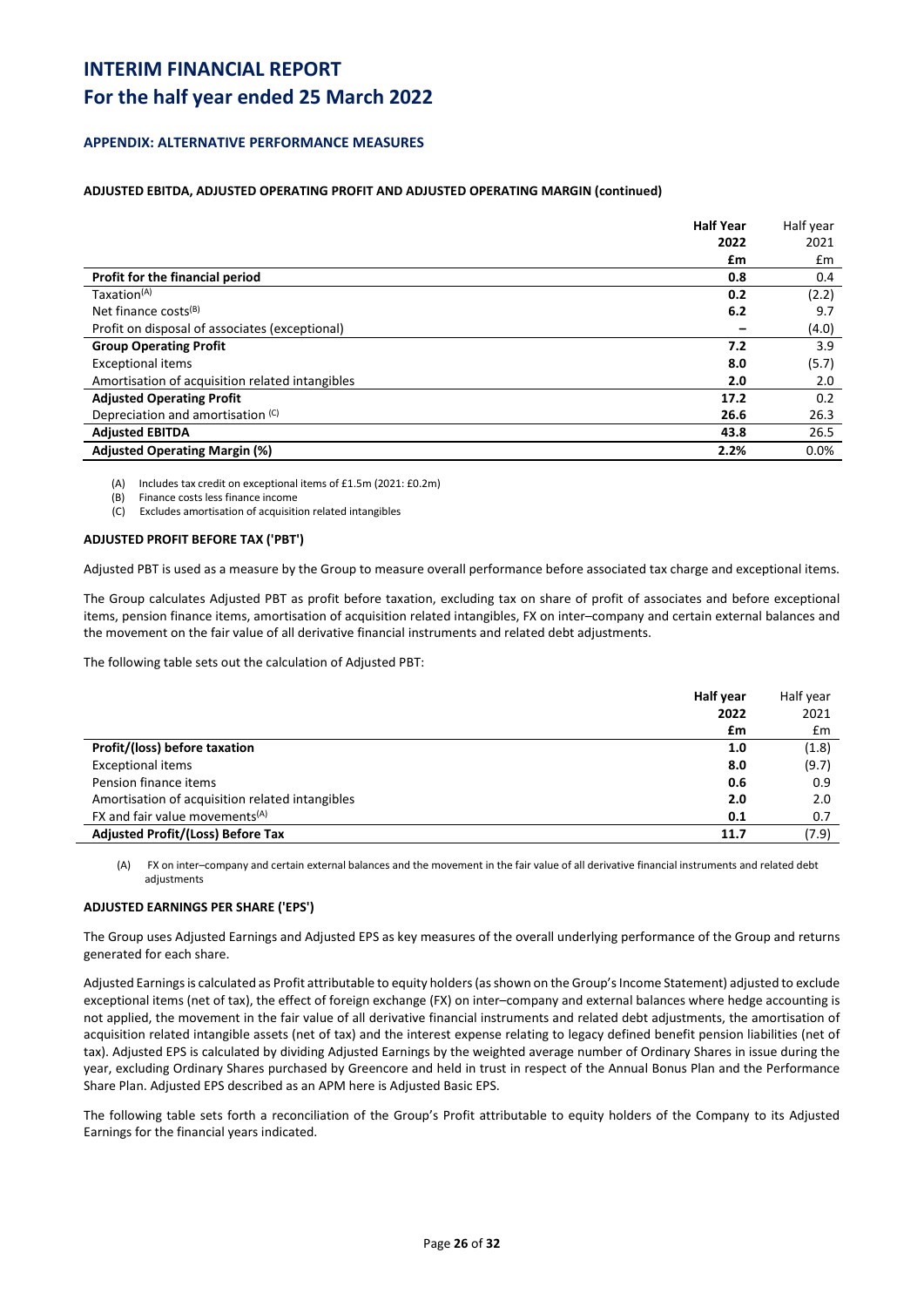## **For the half year ended 25 March 2022**

### **APPENDIX: ALTERNATIVE PERFORMANCE MEASURES**

### **ADJUSTED EARNINGS PER SHARE ('EPS') (continued)**

|                                                                                         | <b>Half year</b> | Half year |
|-----------------------------------------------------------------------------------------|------------------|-----------|
|                                                                                         | 2022             | 2021      |
|                                                                                         | £m               | £m        |
| Profit attributable to equity holders of the Company                                    | 0.8              | 0.1       |
| Exceptional items (net of tax)                                                          | 6.5              | (9.9)     |
| FX effect on inter-company and external balances where hedge accounting is not applied  | 0.5              | (0.4)     |
| Movement in fair value of derivative financial instruments and related debt adjustments | (0.4)            | 1.1       |
| Amortisation of acquisition related intangible assets (net of tax)                      | 1.5              | 1.6       |
| Pension financing (net of tax)                                                          | 0.5              | 0.7       |
| <b>Adjusted Earnings/(Loss)</b>                                                         | 9.4              | (6.8)     |
|                                                                                         |                  |           |
|                                                                                         | Half year        | Half year |
|                                                                                         | 2022             | 2021      |
|                                                                                         | <b>'000</b>      | '000      |
| Weighted average number of ordinary shares in issue during the year                     | 524,756          | 498,048   |
|                                                                                         |                  |           |
|                                                                                         | Pence            | Pence     |
| <b>Adjusted Earnings/(Loss) Per Share</b>                                               | 1.8              | (1.4)     |

### **CAPITAL EXPENDITURE**

### **MAINTENANCE CAPITAL EXPENDITURE**

The Group defines Maintenance Capital Expenditure as the expenditure required for the purpose of sustaining the operating capacity and asset base of the Group, and to comply with applicable laws and regulations. It includes continuous improvement projects of less than £1m that will generate additional returns for the Group.

### **STRATEGIC CAPITAL EXPENDITURE**

The Group defines Strategic Capital Expenditure as the expenditure required for the purpose of facilitating growth and developing and enhancing relationships with existing and new customers. It includes continuous improvement projects of greater than £1m that will generate additional returns for the Group. Strategic Capital Expenditure is generally expansionary expenditure creating additional capacity beyond what is necessary to maintain the Group's current competitive position and enables the Group to service new customers and/or contracts or to enter into new categories and/or new manufacturing competencies.

The following table sets forth the breakdown of the Group's purchase of property, plant and equipment and purchase of intangible assets between Strategic Capital Expenditure and Maintenance Capital Expenditure:

| Half year                                         | Half year     |
|---------------------------------------------------|---------------|
| 2022                                              | 2021          |
| £m                                                | $\mathsf{fm}$ |
| Purchase of property, plant and equipment<br>17.8 | 15.0          |
| Purchase of intangible assets<br>0.8              | 1.5           |
| Net cash outflow from capital expenditure<br>18.6 | 16.5          |
| Strategic Capital Expenditure<br>12.6             | 8.6           |
| Maintenance Capital Expenditure<br>6.0            | 7.9           |
| Net cash outflow from capital expenditure<br>18.6 | 16.5          |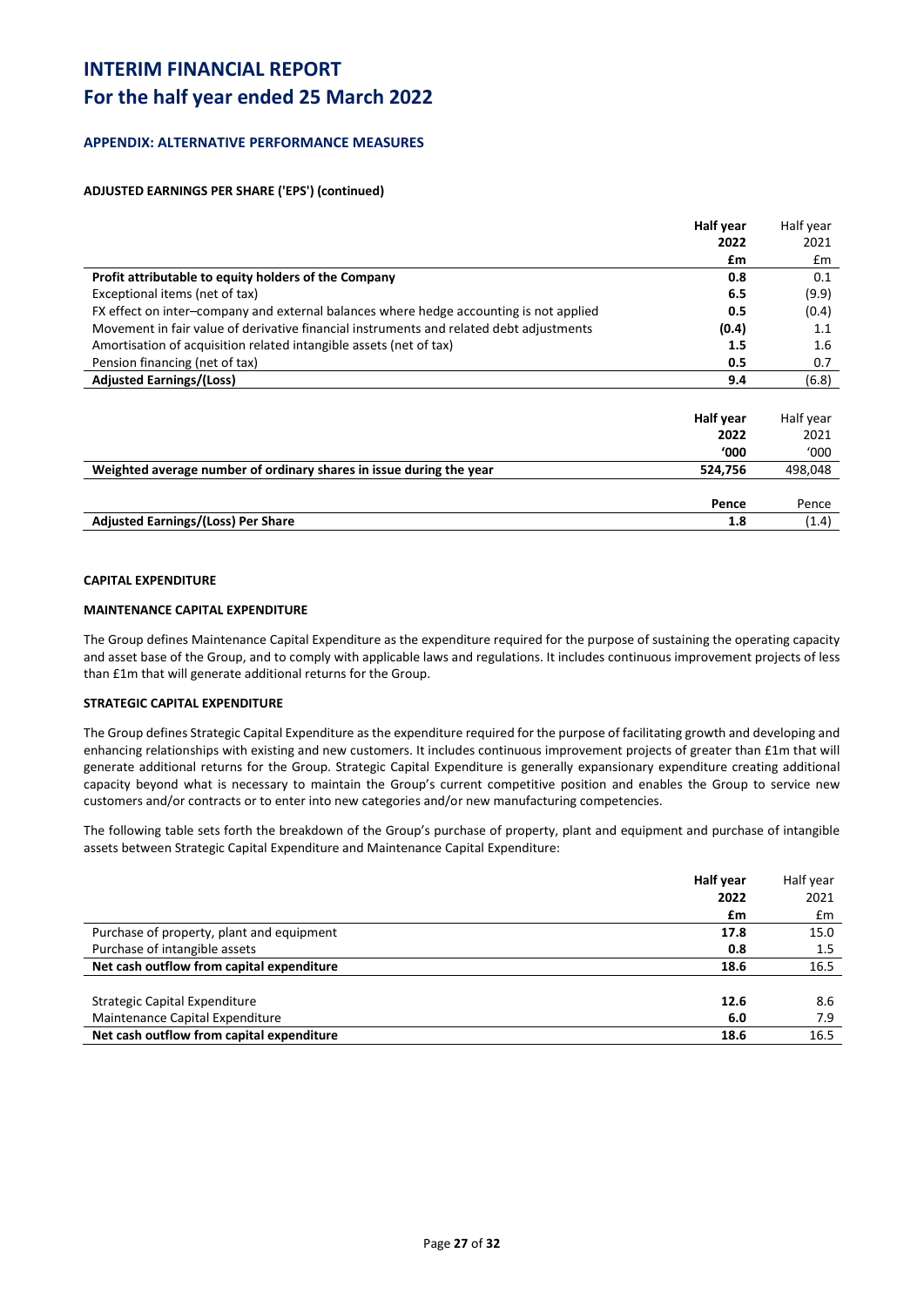### **APPENDIX: ALTERNATIVE PERFORMANCE MEASURES**

### **FREE CASH FLOW**

The Group uses Free Cash Flow to measure the amount of underlying cash generation and the cash available for distribution and allocation.

The Group calculates Free Cash Flow as the net cash inflow/outflow from operating and investing activities before Strategic Capital Expenditure, acquisition and disposal of undertakings and adjusting for lease payments and dividends paid to non–controlling interests.

The following table sets forth a reconciliation from the Group's net cash outflow from operating and investing activities to Free Cash Flow:

|                                                          | Half year | Half year     |
|----------------------------------------------------------|-----------|---------------|
|                                                          | 2022      | 2021          |
|                                                          | £m        | $\mathsf{fm}$ |
| Net cash outflow from operating activities               | (3.1)     | (7.8)         |
| Net cash outflow from investing activities               | (18.6)    | (0.2)         |
| Net cash outflow from operating and investing activities | (21.7)    | (8.0)         |
| Strategic Capital Expenditure                            | 12.6      | 8.6           |
| Disposal of undertakings                                 |           | (16.3)        |
| Repayment of lease liabilities                           | (8.7)     | (7.9)         |
| <b>Free Cash Flow</b>                                    | (17.8)    | (23.6)        |

### **FREE CASH FLOW CONVERSION**

The Group uses Free Cash Flow Conversion to measure the Group's ability to convert operating profits into free cash flow.

The Group calculates Free Cash Flow Conversion as Free Cash Flow divided by Adjusted EBITDA. This is calculated on a 12 month basis. The following table sets out the calculation of Free Cash Flow Conversion:

|                                   | 12 months to      | 12 months to      |
|-----------------------------------|-------------------|-------------------|
|                                   | <b>March 2022</b> | <b>March 2021</b> |
|                                   | £m                | £m                |
| Free Cash Flow (A)                | 78.0              | (55.9)            |
| Adjusted EBITDA (B)               | 109.6             | 47.7              |
| Free Cash Flow Conversion (%) (c) | 71.2%             | (117.2%)          |
|                                   |                   |                   |

(A) Free Cash flow for H2 21 and H2 20 was £95.8m inflow and £32.3m outflow respectively

(B) Adjusted EBITDA for H2 21 and H2 20 was £65.8m and £21.2m respectively

(C) Free Cash Conversion at 24 September 2021 was 78.2%

#### **NET DEBT AND NET DEBT EXCLUDING LEASE LIABILITIES**

Net Debt is used by the Group to measure overall cash generation of the Group and to identify cash available to reduce borrowings. Net Debt comprises current and non–current borrowings less net cash and cash equivalents.

Net Debt excluding Lease Liabilities is a measure used by the Group to measure Net Debt excluding the impact of IFRS 16 *Leases*. Net Debt excluding Lease Liabilities is used for the purpose of calculating leverage under the Group's financing agreements.

The following table sets out the calculation of Net Debt and Net Debt excluding lease liabilities:

|                                               | <b>Half year</b> | Half year |
|-----------------------------------------------|------------------|-----------|
|                                               | 2022             | 2021      |
|                                               | £m               | £m        |
| Cash and cash equivalents and bank overdrafts | 49.5             | 17.0      |
| <b>Bank borrowings</b>                        | (208.4)          | (181.7)   |
| <b>Private Placement Notes</b>                | (60.4)           | (106.6)   |
| Net debt excluding lease liabilities          | (219.3)          | (271.3)   |
| Lease Liabilities                             | (53.0)           | (60.8)    |
| <b>Net Debt</b>                               | (272.3)          | (332.1)   |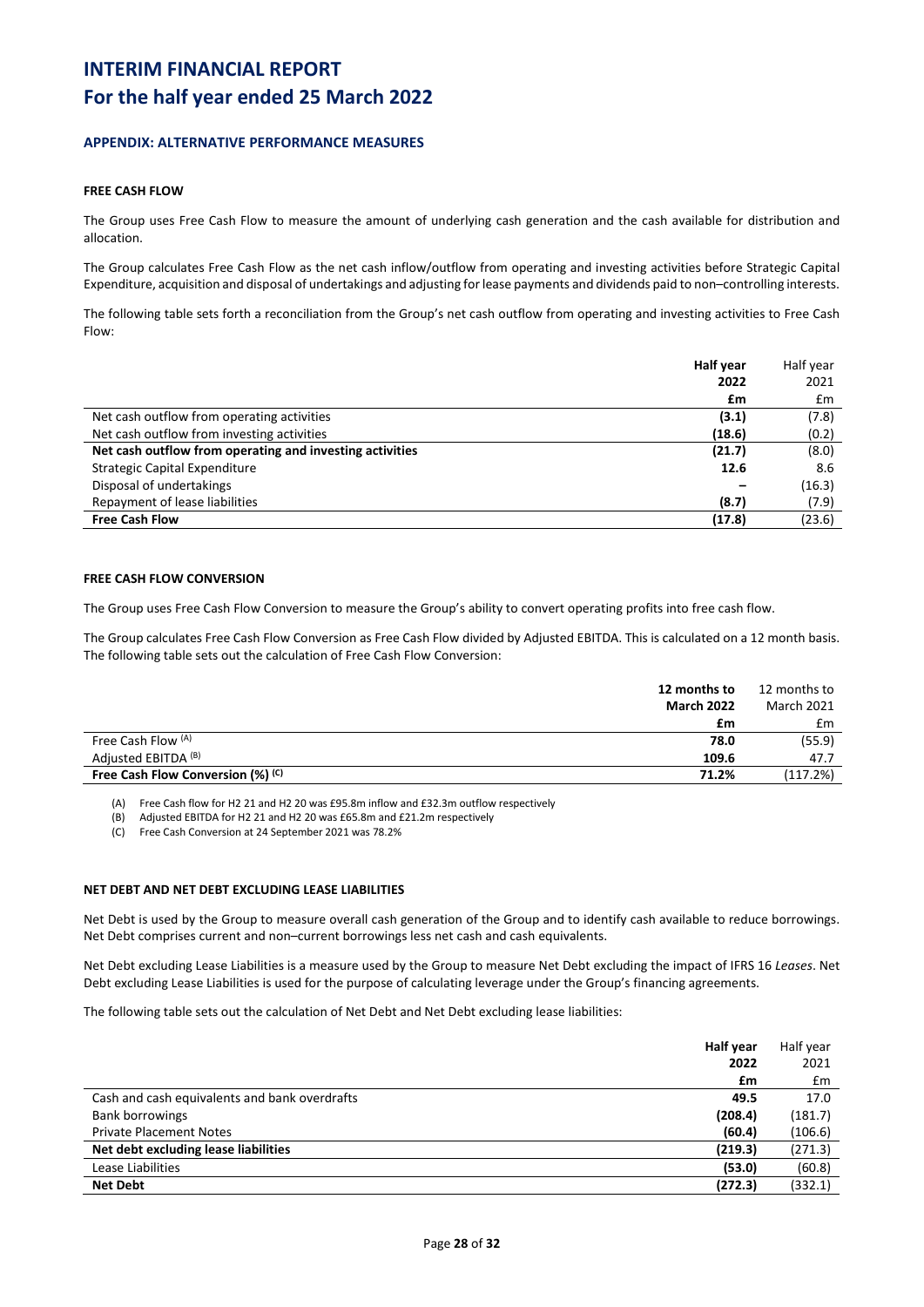### **APPENDIX: ALTERNATIVE PERFORMANCE MEASURES**

### **RETURN ON INVESTED CAPITAL ('ROIC')**

The Group uses ROIC as a key measure to determine returns from each business unit, along with the measurements of potential new investments.

The Group uses invested capital as a basis for this calculation as it reflects the tangible and intangible assets the Group has added through its capital investment programme, the intangible assets the Group has added through acquisition, as well as the working capital requirements of the business. Invested Capital is calculated as net assets (total assets less total liabilities) excluding Net Debt and the carrying value of derivatives not designated as fair value hedges, it also excludes retirement benefit obligations (net of deferred tax assets). Average Invested Capital is calculated by adding together the invested capital from the opening and closing balance sheet and dividing by two.

The Group calculates ROIC as Net Adjusted Operating Profit After Tax ('NOPAT') divided by average Invested Capital. NOPAT is calculated as Adjusted Operating Profit plus share of profit of associates before tax, less tax at the effective rate in the Income Statement.

The following table sets forth the calculation of Net Operating Profit After Tax ('NOPAT') and invested capital used in the calculation of ROIC for the financial years.

|                                                   | 12 months to      | 12 months to      |
|---------------------------------------------------|-------------------|-------------------|
|                                                   | <b>March 2022</b> | <b>March 2021</b> |
|                                                   | £m                | £m                |
| <b>Adjusted Operating Profit/(Loss)</b>           | 56.0              | (5.6)             |
| Share of profit of associates before tax          |                   | 0.3               |
| Taxation at the effective tax rate <sup>(A)</sup> | (9.1)             | 0.7               |
| <b>Group NOPAT</b>                                | 46.9              | (4.6)             |

|                                                             | Half year | Half year |
|-------------------------------------------------------------|-----------|-----------|
|                                                             | 2022      | 2021      |
|                                                             | £m        | £m        |
| <b>Invested Capital</b>                                     |           |           |
| Total assets                                                | 1,270.1   | 1,184.7   |
| <b>Total liabilities</b>                                    | (829.5)   | (814.2)   |
| Net Debt                                                    | 272.3     | 332.1     |
| Derivatives not designated as fair value hedges             | (0.2)     | 7.3       |
| Retirement benefit obligation (net of deferred tax asset)   | 8.7       | 55.7      |
| Invested Capital for the Group (B)                          | 721.4     | 765.6     |
|                                                             |           |           |
| Average Invested Capital for ROIC calculation for the Group | 743.5     | 758.6     |
|                                                             |           |           |
| ROIC (%) for the Group (C)                                  | 6.3%      | $(0.6\%)$ |

(A) The effective tax rates for the financial period ended 25 March 2022 and 24 September 2021, were 19% and 15% respectively

(B) The invested capital for the Group in March 2020 was £751.6m

(C) ROIC at 24 September 2021 was 4.5%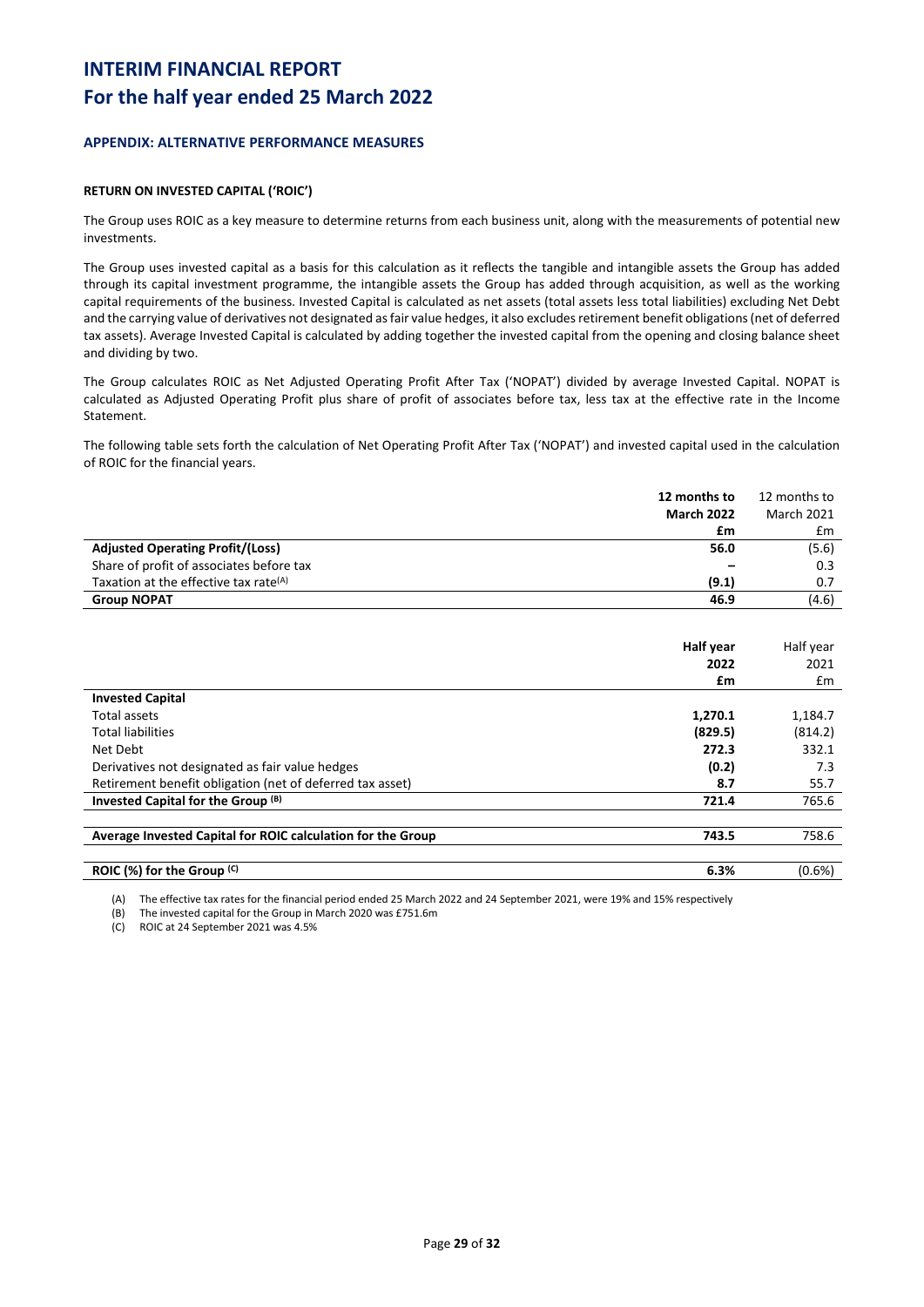### **APPENDIX: PRINCIPAL RISKS AND UNCERTAINTIES**

The principal risks and uncertainties faced by the Group are reported annually within the Annual Report and Financial Statements and are summarised below. Continuing consideration of Brexit and COVID risks has been incorporated into the Group's principal risks as appropriate.

The war in the Ukraine is having an impact on principal risks and uncertainties. In particular by increasing pressure in some operational areas, for example impact on the supply of raw material, Ukraine supplies approximately 40% of wheat globally and 80% of sunflower oil. The war is also increasing the cost of raw materials further compounding the Inflationary risk currently being managed by the company. The Group have updated the principal risks and uncertainties below to take account of the economic environment with a summary by risk area provided below.

### **Strategic**

*Competitor activity:* The Group operates in highly competitive markets. Significant product innovations, technical advances and/or the intensification of price competition by competitors, both direct manufacturing competitors and competitors of our customers, could adversely affect the Group's results.

*Growth and change:* The Group is pursuing a strategy of growth and expansion in the UK. Delivery of this strategy will necessitate material investment of organisational resource and capital, to deliver both organic growth projects and M&A. Major organic growth projects typically involve significant time investment from key individuals across the business to scope, plan, negotiate and execute new business. They may also involve material capital investment in capacity or capability. These investments are typically made on the basis of projected future projections of performance, which are by their nature, uncertain. Likewise, they are based on projected rather than actual capital investment costings. Similarly, corporate development by its nature involves a level of uncertainty, as the business case for an acquisition is typically based on projected future performance of the target business, as well as projected commercial, operational and other synergies, which carry some uncertainty until fully delivered under Greencore's ownership.

### **Commercial**

*Changes in consumer behaviour and demand:* In common with other food manufacturers, changes in food consumption patterns may impact the Group. These changes may relate to consumer attitudes to health and more recently ethics and sustainability. Demand for a number of the Group's products can also be adversely affected by fluctuations in the economy. This risk has been heightened by the impact of inflation and the UK economy, more recently associated with the war in the Ukraine.

*Key customer relationships and grocery industry structure:* The Group benefits from close commercial relationships with a number of key customers. The loss of any of these key customers, or tightening of commercial terms, or brand or reputational damage associated with such supply could result in a material impact on the Group's results. The Group is also exposed to poor performance and execution by the customers in the categories it supplies. There is a further risk that our key customers may seek to dilute their own risk, by moving to a multi-supplier base.

*Raw material and input cost inflation:* The Group's cost base and margin can be affected by fluctuating raw material and energy prices and changes in cost and price profile. The Group may also be impacted by the loss of a key supplier. The Group relies on a concentrated number of key suppliers. A loss of, or interruption of supply from a key supplier could cause short-term disruption to the operational ability of the Group and adversely affect its results. The current economic environment has seen inflation in the UK rise at unprecedented levels, while the Group is working to mitigate the impact of inflation by maintaining a strong commercial focus on purchasing, process and cost improvement, there is a risk that the Group may not be able to fully mitigate this risk.

#### **Operational**

*Food industry and environmental regulations:* As a producer of convenience food and ingredients, Greencore is subject to rigorous and constantly evolving laws and regulations, particularly in the areas of food safety and environmental protection. Failure to comply with such regulations may lead to serious financial, reputational and/or legal risk.

*Product contamination:* The Group produces a large volume of food annually and there are risks of product contamination at a Greencore manufacturing facility or one of our approved suppliers, through either accidental or deliberate means. This may lead to the potential harm to consumers and result in products being withdrawn or recalled. As well as being a significant draw on resources, product contamination could result in a financial, reputational and/or legal impact on the Group.